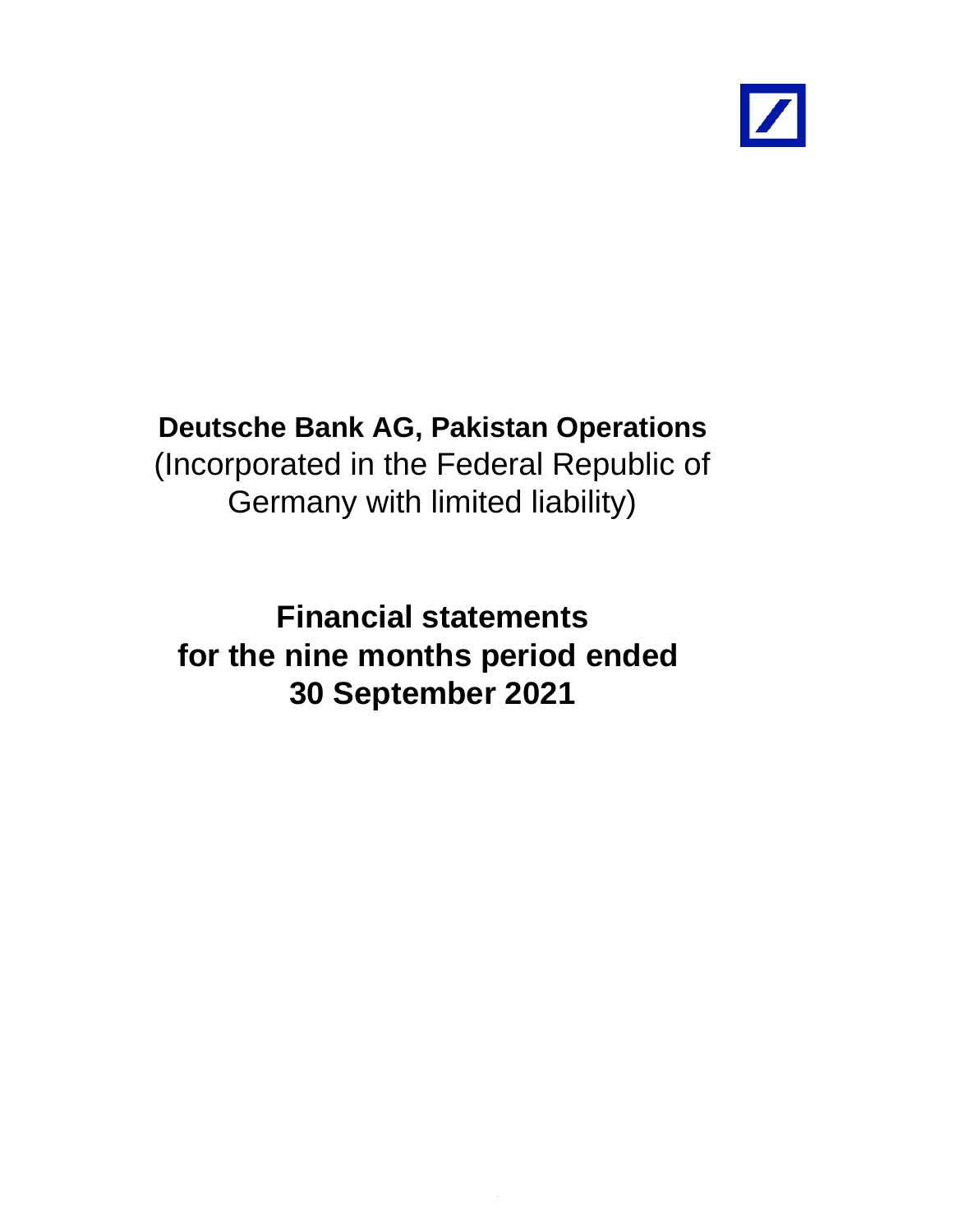*(Incorporated in the Federal Republic of Germany with limited liability)*

### Condensed Interim Statement of Financial Position

*As at 30 September 2021*

|                                                     |                | 30 September<br>2021 | 31 December<br>2020           |
|-----------------------------------------------------|----------------|----------------------|-------------------------------|
|                                                     | Note           | (Un-audited)         | (Audited)                     |
|                                                     |                |                      | ------- Rupees in '000 ------ |
| <b>ASSETS</b>                                       |                |                      |                               |
| Cash and balances with treasury banks               | 6              | 14,546,656           | 8,645,015                     |
| Balances with other banks                           | $\overline{7}$ | 5,584,825            | 5,268,843                     |
| Lendings to financial institutions                  | 8              | 29,449,201           | 26,209,833                    |
| Investments                                         | 8              |                      |                               |
| Advances                                            | 9              | 2,271,133            | 2,505,899                     |
| <b>Fixed assets</b>                                 | 10             | 246,875              | 242,064                       |
| Intangible assets                                   |                |                      |                               |
| Deferred tax assets                                 | 11             | 24,178               | 29,127                        |
| Other assets                                        | 12             | 1,297,110            | 1,419,828                     |
|                                                     |                | 53,419,978           | 44,320,609                    |
|                                                     |                |                      |                               |
| <b>LIABILITIES</b>                                  |                |                      |                               |
| <b>Bills payable</b>                                | 13             | 778,096              | 972,657                       |
| <b>Borrowings</b>                                   | 14             | 17,473               | 241,047                       |
| Deposits and other accounts                         | 15             | 39,171,585           | 30,965,106                    |
| Liabilities against assets subject to finance lease |                |                      |                               |
| Subordinated debt                                   |                |                      |                               |
| Deferred tax liabilities                            |                |                      |                               |
| Other liabilities                                   | 16             | 4,772,911            | 3,920,451                     |
|                                                     |                | 44,740,065           | 36,099,261                    |
| <b>NET ASSETS</b>                                   |                | 8,679,913            | 8,221,348                     |
|                                                     |                |                      |                               |
| <b>REPRESENTED BY</b>                               |                |                      |                               |
| Head office capital account                         |                | 6,349,144            | 6,302,781                     |
| Reserves                                            |                |                      |                               |
| Surplus/ (Deficit) on revaluation of assets         |                |                      |                               |
| Unremitted profit                                   |                | 2,330,769            | 1,918,567                     |
|                                                     |                | 8,679,913            | 8,221,348                     |
|                                                     |                |                      |                               |
| <b>CONTINGENCIES AND COMMITMENTS</b>                | 17             |                      |                               |

The annexed notes 1 to 30 form an integral part of these condensed interim financial statements.

**Chief Country Officer Pakistan** 

**Managing Director Chief Financial Officer Pakistan**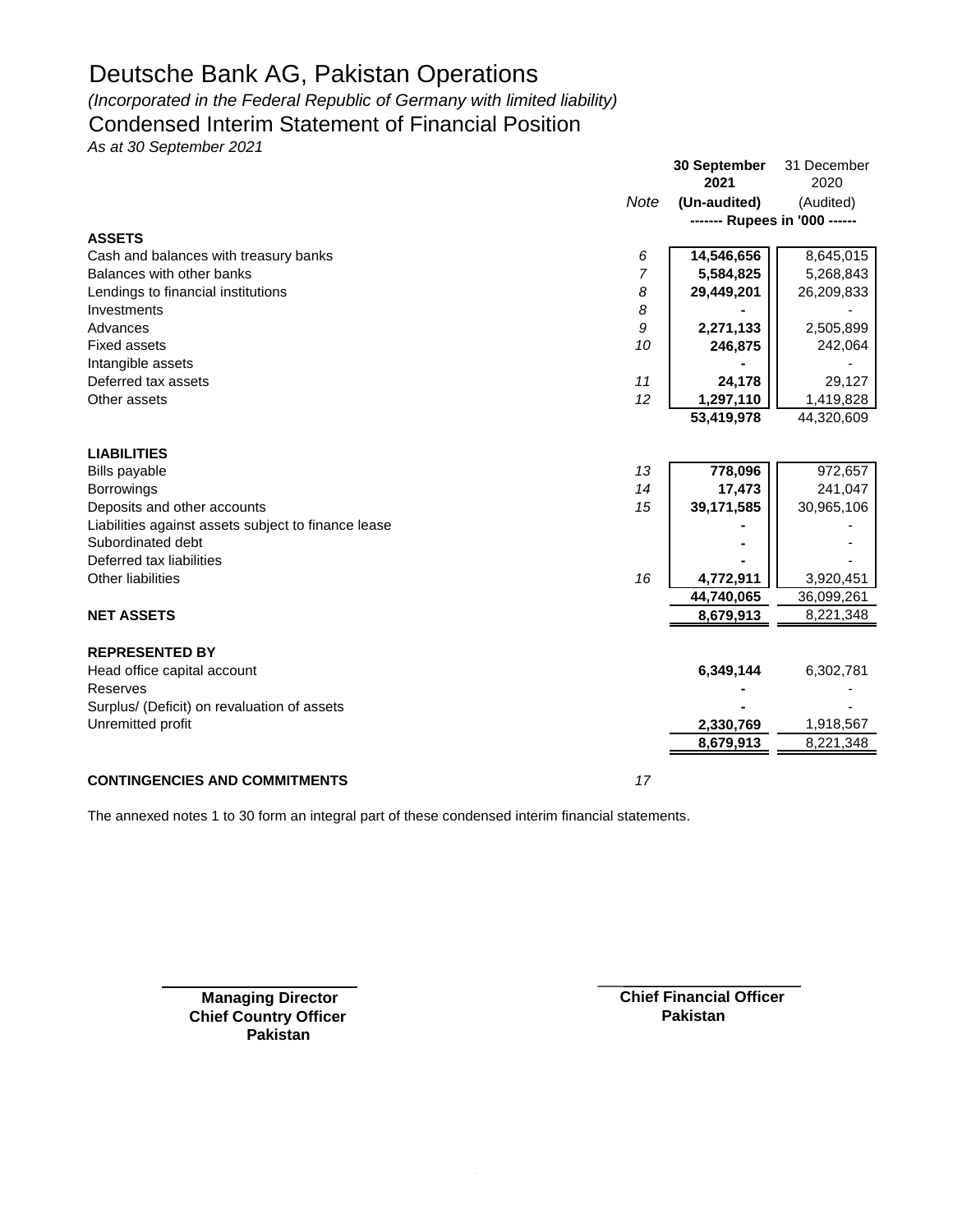*(Incorporated in the Federal Republic of Germany with limited liability)*

Condensed Interim Profit and Loss Account (Un-audited)

*For nine months period ended 30 September 2021*

|                                        | Note | Three months | Nine months  | Three months | Nine months  |
|----------------------------------------|------|--------------|--------------|--------------|--------------|
|                                        |      | period ended | period ended | period ended | period ended |
|                                        |      | 30 September | 30 September | 30 September | 30 September |
|                                        |      | 2021         | 2021         | 2020         | 2020         |
|                                        |      |              |              |              |              |
| Mark-up / return / interest earned     | 18   | 1,351,404    | 1,967,805    | 447,571      | 2,074,160    |
| Mark-up / return / interest expensed   | 19   | 726,233      | 1,099,943    | 192,239      | 933,566      |
| Net mark-up / interest income          |      | 625,171      | 867,862      | 255,332      | 1,140,594    |
| <b>NON MARK-UP / INTEREST INCOME</b>   |      |              |              |              |              |
| Fee and commission income              | 20   | 200,574      | 284,819      | 101,834      | 375,574      |
| Dividend income                        |      |              |              |              |              |
| Foreign exchange income                |      | 285,351      | 502,578      | 187,282      | 875,011      |
| Income / (loss) from derivatives       |      |              |              |              |              |
|                                        | 21   | 8,952        | (1, 151)     | 2,047        | 5,901        |
| Other income                           | 22   | 32           | 7,470        | 1,191        | 23,991       |
| Total non-markup / interest Income     |      | 494,909      | 793,716      | 292,354      | 1,280,477    |
| <b>Total Income</b>                    |      | 1,120,080    | 1,661,578    | 547,686      | 2,421,071    |
| <b>NON MARK-UP / INTEREST EXPENSES</b> |      |              |              |              |              |
| Operating expenses                     | 23   | 679,063      | 950,270      | 454,431      | 1,096,526    |
| <b>Workers Welfare Fund</b>            |      | 8,820        | 14,226       | 1,865        | 26,491       |
| Other charges                          | 24   |              |              |              |              |
| Total non-markup / interest expenses   |      | 687,883      | 964,496      | 456,296      | 1,123,017    |
| Profit before provisions               |      | 432,197      | 697,082      | 91,390       | 1,298,054    |
| Reversal and write offs - net          |      |              |              |              |              |
| Extra ordinary / unusual items         |      |              |              |              |              |
| PROFIT BEFORE TAXATION                 |      | 432,197      | 697,082      | 91,390       | 1,298,054    |
| Taxation                               | 24   | (156, 783)   | (284, 880)   | (44, 695)    | (532, 615)   |
| PROFIT AFTER TAXATION                  |      | 275,414      | 412,202      | 46,695       | 765,439      |
|                                        |      |              |              |              |              |

The annexed notes 1 to 30 form an integral part of these condensed interim financial statements.

**Chief Country Officer Pakistan Pakistan**

**Managing Director Chief Financial Officer**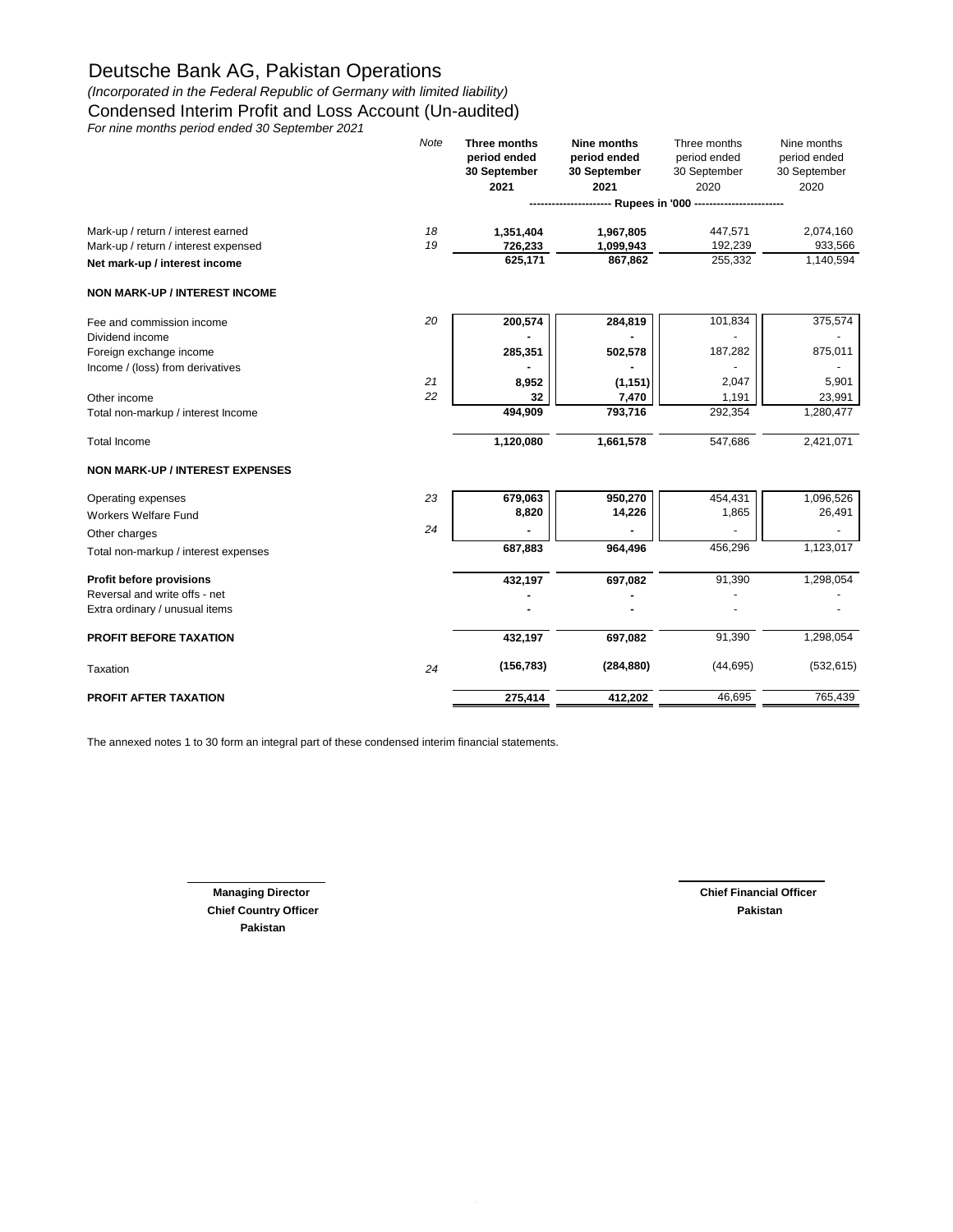*(Incorporated in the Federal Republic of Germany with limited liability)* Condensed Interim Statement of Comprehensive Income (Un-audited)

*For nine months period ended 30 September 2021*

|                                           | Three months<br>period ended<br>30 September<br>2021 | Nine months<br>period ended<br>30 September<br>2021<br>-----------------------(Rupees in '000)------------------- | Three months<br>period ended<br>30 September<br>2020 | Nine months<br>period ended<br>30 September<br>2020 |
|-------------------------------------------|------------------------------------------------------|-------------------------------------------------------------------------------------------------------------------|------------------------------------------------------|-----------------------------------------------------|
| Profit after taxation for the period      | 275.414                                              | 412.202                                                                                                           | 110.998                                              | 434.459                                             |
| Total comprehensive income for the period | 275.414                                              | 412.202                                                                                                           | 110.998                                              | 434.459                                             |

The annexed notes 1 to 30 form an integral part of these condensed interim financial statements.

**Chief Country Officer Pakistan Pakistan**

**Managing Director Chief Financial Officer**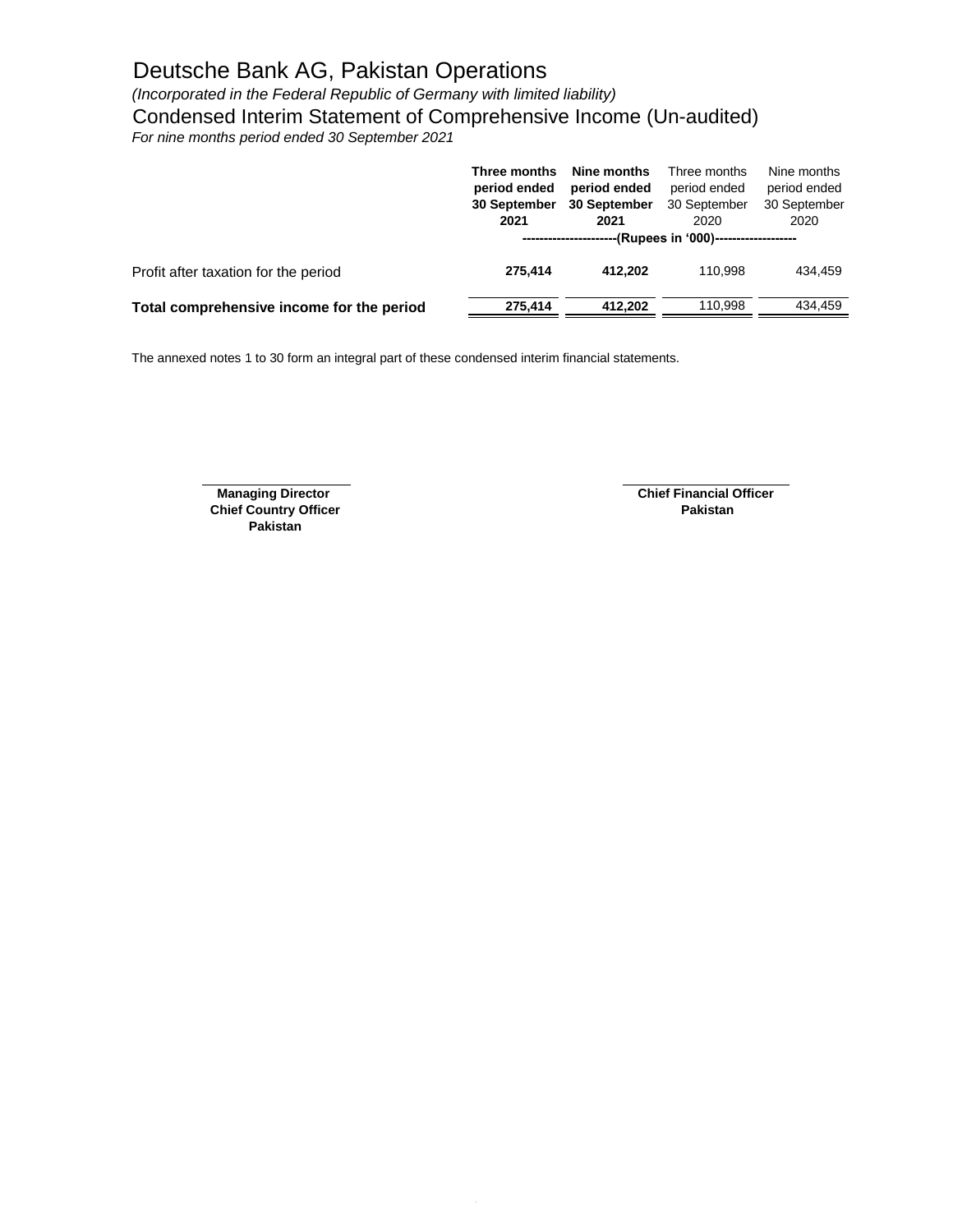### *(Incorporated in the Federal Republic of Germany with limited liability)*

Condensed Interim Cash Flow Statement (Un-audited)

*For nine months period ended 30 September 2021*

| 2020<br>2021<br>------- (Rupees in '000) -------<br><b>CASH FLOWS FROM OPERATING ACTIVITIES</b><br>Profit before taxation<br>697,082<br>1,298,054<br><b>Adjustments for:</b><br>Depreciation<br>85,163<br>Gain on sale of securities<br>Gain on disposal of operating fixed assets<br>(7, 438)<br>Unrealized loss on securities classified as held-for-trading<br>1,289<br>Finance costs against lease<br>111<br>77,836<br>99,271<br>774,918<br>1,397,325<br>(Increase) / decrease in operating assets<br>Lendings to financial institutions<br>(3,239,368)<br>Net investments in held-for-trading securities<br>Advances<br>234,766<br>4,856,064<br>Others assets (excluding advance taxation)<br>203,773<br>(2,800,829)<br>Increase / (decrease) in operating liabilities<br><b>Bills payable</b><br>(194, 561)<br>Borrowings from financial institutions<br>(223, 574)<br>Deposits and other accounts<br>8,206,479<br>4,766,099<br>Other liabilities<br>870,500<br>8,658,844<br>3,953,611<br>Income tax paid<br>(360, 985)<br>Net cash generated from operating activities<br>6,271,948<br>3,716,611<br><b>CASH FLOW FROM INVESTING ACTIVITIES</b><br>(Investment)/redemption in securities - net<br>(101, 654)<br>Investments in operating fixed assets<br>Proceeds from sale of operating fixed assets<br>58,171<br>Net cash used in investing activities<br>(43, 483)<br><b>CASH FLOW FROM FINANCING ACTIVITIES</b><br>Payment of lease liabilities<br>(11, 220)<br>Net cash used in financing activities<br>(11, 220)<br>Effects of exchange rate changes on cash and cash equivalents<br>46,363<br>Increase in cash and cash equivalents<br>6,263,608<br>4,269,011<br>Cash and cash equivalents at beginning of the period<br>13,850,400<br>7,647,582<br>Cash and cash equivalents at end of the period<br>20,114,008<br>11,916,593 | 30 September | 30 September |  |
|---------------------------------------------------------------------------------------------------------------------------------------------------------------------------------------------------------------------------------------------------------------------------------------------------------------------------------------------------------------------------------------------------------------------------------------------------------------------------------------------------------------------------------------------------------------------------------------------------------------------------------------------------------------------------------------------------------------------------------------------------------------------------------------------------------------------------------------------------------------------------------------------------------------------------------------------------------------------------------------------------------------------------------------------------------------------------------------------------------------------------------------------------------------------------------------------------------------------------------------------------------------------------------------------------------------------------------------------------------------------------------------------------------------------------------------------------------------------------------------------------------------------------------------------------------------------------------------------------------------------------------------------------------------------------------------------------------------------------------------------------------------------------------------------------------------------------------------------|--------------|--------------|--|
|                                                                                                                                                                                                                                                                                                                                                                                                                                                                                                                                                                                                                                                                                                                                                                                                                                                                                                                                                                                                                                                                                                                                                                                                                                                                                                                                                                                                                                                                                                                                                                                                                                                                                                                                                                                                                                             |              |              |  |
|                                                                                                                                                                                                                                                                                                                                                                                                                                                                                                                                                                                                                                                                                                                                                                                                                                                                                                                                                                                                                                                                                                                                                                                                                                                                                                                                                                                                                                                                                                                                                                                                                                                                                                                                                                                                                                             |              |              |  |
|                                                                                                                                                                                                                                                                                                                                                                                                                                                                                                                                                                                                                                                                                                                                                                                                                                                                                                                                                                                                                                                                                                                                                                                                                                                                                                                                                                                                                                                                                                                                                                                                                                                                                                                                                                                                                                             |              |              |  |
|                                                                                                                                                                                                                                                                                                                                                                                                                                                                                                                                                                                                                                                                                                                                                                                                                                                                                                                                                                                                                                                                                                                                                                                                                                                                                                                                                                                                                                                                                                                                                                                                                                                                                                                                                                                                                                             |              |              |  |
|                                                                                                                                                                                                                                                                                                                                                                                                                                                                                                                                                                                                                                                                                                                                                                                                                                                                                                                                                                                                                                                                                                                                                                                                                                                                                                                                                                                                                                                                                                                                                                                                                                                                                                                                                                                                                                             |              |              |  |
|                                                                                                                                                                                                                                                                                                                                                                                                                                                                                                                                                                                                                                                                                                                                                                                                                                                                                                                                                                                                                                                                                                                                                                                                                                                                                                                                                                                                                                                                                                                                                                                                                                                                                                                                                                                                                                             |              | 105,942      |  |
|                                                                                                                                                                                                                                                                                                                                                                                                                                                                                                                                                                                                                                                                                                                                                                                                                                                                                                                                                                                                                                                                                                                                                                                                                                                                                                                                                                                                                                                                                                                                                                                                                                                                                                                                                                                                                                             |              |              |  |
|                                                                                                                                                                                                                                                                                                                                                                                                                                                                                                                                                                                                                                                                                                                                                                                                                                                                                                                                                                                                                                                                                                                                                                                                                                                                                                                                                                                                                                                                                                                                                                                                                                                                                                                                                                                                                                             |              | (9, 392)     |  |
|                                                                                                                                                                                                                                                                                                                                                                                                                                                                                                                                                                                                                                                                                                                                                                                                                                                                                                                                                                                                                                                                                                                                                                                                                                                                                                                                                                                                                                                                                                                                                                                                                                                                                                                                                                                                                                             |              |              |  |
|                                                                                                                                                                                                                                                                                                                                                                                                                                                                                                                                                                                                                                                                                                                                                                                                                                                                                                                                                                                                                                                                                                                                                                                                                                                                                                                                                                                                                                                                                                                                                                                                                                                                                                                                                                                                                                             |              | 1,432        |  |
|                                                                                                                                                                                                                                                                                                                                                                                                                                                                                                                                                                                                                                                                                                                                                                                                                                                                                                                                                                                                                                                                                                                                                                                                                                                                                                                                                                                                                                                                                                                                                                                                                                                                                                                                                                                                                                             |              |              |  |
|                                                                                                                                                                                                                                                                                                                                                                                                                                                                                                                                                                                                                                                                                                                                                                                                                                                                                                                                                                                                                                                                                                                                                                                                                                                                                                                                                                                                                                                                                                                                                                                                                                                                                                                                                                                                                                             |              |              |  |
|                                                                                                                                                                                                                                                                                                                                                                                                                                                                                                                                                                                                                                                                                                                                                                                                                                                                                                                                                                                                                                                                                                                                                                                                                                                                                                                                                                                                                                                                                                                                                                                                                                                                                                                                                                                                                                             |              |              |  |
|                                                                                                                                                                                                                                                                                                                                                                                                                                                                                                                                                                                                                                                                                                                                                                                                                                                                                                                                                                                                                                                                                                                                                                                                                                                                                                                                                                                                                                                                                                                                                                                                                                                                                                                                                                                                                                             |              | (6,226,505)  |  |
|                                                                                                                                                                                                                                                                                                                                                                                                                                                                                                                                                                                                                                                                                                                                                                                                                                                                                                                                                                                                                                                                                                                                                                                                                                                                                                                                                                                                                                                                                                                                                                                                                                                                                                                                                                                                                                             |              |              |  |
|                                                                                                                                                                                                                                                                                                                                                                                                                                                                                                                                                                                                                                                                                                                                                                                                                                                                                                                                                                                                                                                                                                                                                                                                                                                                                                                                                                                                                                                                                                                                                                                                                                                                                                                                                                                                                                             |              |              |  |
|                                                                                                                                                                                                                                                                                                                                                                                                                                                                                                                                                                                                                                                                                                                                                                                                                                                                                                                                                                                                                                                                                                                                                                                                                                                                                                                                                                                                                                                                                                                                                                                                                                                                                                                                                                                                                                             |              | 314,825      |  |
|                                                                                                                                                                                                                                                                                                                                                                                                                                                                                                                                                                                                                                                                                                                                                                                                                                                                                                                                                                                                                                                                                                                                                                                                                                                                                                                                                                                                                                                                                                                                                                                                                                                                                                                                                                                                                                             |              | (1,055,616)  |  |
|                                                                                                                                                                                                                                                                                                                                                                                                                                                                                                                                                                                                                                                                                                                                                                                                                                                                                                                                                                                                                                                                                                                                                                                                                                                                                                                                                                                                                                                                                                                                                                                                                                                                                                                                                                                                                                             |              |              |  |
|                                                                                                                                                                                                                                                                                                                                                                                                                                                                                                                                                                                                                                                                                                                                                                                                                                                                                                                                                                                                                                                                                                                                                                                                                                                                                                                                                                                                                                                                                                                                                                                                                                                                                                                                                                                                                                             |              | 35,180       |  |
|                                                                                                                                                                                                                                                                                                                                                                                                                                                                                                                                                                                                                                                                                                                                                                                                                                                                                                                                                                                                                                                                                                                                                                                                                                                                                                                                                                                                                                                                                                                                                                                                                                                                                                                                                                                                                                             |              | (878, 301)   |  |
|                                                                                                                                                                                                                                                                                                                                                                                                                                                                                                                                                                                                                                                                                                                                                                                                                                                                                                                                                                                                                                                                                                                                                                                                                                                                                                                                                                                                                                                                                                                                                                                                                                                                                                                                                                                                                                             |              |              |  |
|                                                                                                                                                                                                                                                                                                                                                                                                                                                                                                                                                                                                                                                                                                                                                                                                                                                                                                                                                                                                                                                                                                                                                                                                                                                                                                                                                                                                                                                                                                                                                                                                                                                                                                                                                                                                                                             |              | 30,633       |  |
|                                                                                                                                                                                                                                                                                                                                                                                                                                                                                                                                                                                                                                                                                                                                                                                                                                                                                                                                                                                                                                                                                                                                                                                                                                                                                                                                                                                                                                                                                                                                                                                                                                                                                                                                                                                                                                             |              |              |  |
|                                                                                                                                                                                                                                                                                                                                                                                                                                                                                                                                                                                                                                                                                                                                                                                                                                                                                                                                                                                                                                                                                                                                                                                                                                                                                                                                                                                                                                                                                                                                                                                                                                                                                                                                                                                                                                             |              | (578, 709)   |  |
|                                                                                                                                                                                                                                                                                                                                                                                                                                                                                                                                                                                                                                                                                                                                                                                                                                                                                                                                                                                                                                                                                                                                                                                                                                                                                                                                                                                                                                                                                                                                                                                                                                                                                                                                                                                                                                             |              |              |  |
|                                                                                                                                                                                                                                                                                                                                                                                                                                                                                                                                                                                                                                                                                                                                                                                                                                                                                                                                                                                                                                                                                                                                                                                                                                                                                                                                                                                                                                                                                                                                                                                                                                                                                                                                                                                                                                             |              |              |  |
|                                                                                                                                                                                                                                                                                                                                                                                                                                                                                                                                                                                                                                                                                                                                                                                                                                                                                                                                                                                                                                                                                                                                                                                                                                                                                                                                                                                                                                                                                                                                                                                                                                                                                                                                                                                                                                             |              | (99, 539)    |  |
|                                                                                                                                                                                                                                                                                                                                                                                                                                                                                                                                                                                                                                                                                                                                                                                                                                                                                                                                                                                                                                                                                                                                                                                                                                                                                                                                                                                                                                                                                                                                                                                                                                                                                                                                                                                                                                             |              | (27, 282)    |  |
|                                                                                                                                                                                                                                                                                                                                                                                                                                                                                                                                                                                                                                                                                                                                                                                                                                                                                                                                                                                                                                                                                                                                                                                                                                                                                                                                                                                                                                                                                                                                                                                                                                                                                                                                                                                                                                             |              | 14,104       |  |
|                                                                                                                                                                                                                                                                                                                                                                                                                                                                                                                                                                                                                                                                                                                                                                                                                                                                                                                                                                                                                                                                                                                                                                                                                                                                                                                                                                                                                                                                                                                                                                                                                                                                                                                                                                                                                                             |              | (112, 717)   |  |
|                                                                                                                                                                                                                                                                                                                                                                                                                                                                                                                                                                                                                                                                                                                                                                                                                                                                                                                                                                                                                                                                                                                                                                                                                                                                                                                                                                                                                                                                                                                                                                                                                                                                                                                                                                                                                                             |              |              |  |
|                                                                                                                                                                                                                                                                                                                                                                                                                                                                                                                                                                                                                                                                                                                                                                                                                                                                                                                                                                                                                                                                                                                                                                                                                                                                                                                                                                                                                                                                                                                                                                                                                                                                                                                                                                                                                                             |              |              |  |
|                                                                                                                                                                                                                                                                                                                                                                                                                                                                                                                                                                                                                                                                                                                                                                                                                                                                                                                                                                                                                                                                                                                                                                                                                                                                                                                                                                                                                                                                                                                                                                                                                                                                                                                                                                                                                                             |              |              |  |
|                                                                                                                                                                                                                                                                                                                                                                                                                                                                                                                                                                                                                                                                                                                                                                                                                                                                                                                                                                                                                                                                                                                                                                                                                                                                                                                                                                                                                                                                                                                                                                                                                                                                                                                                                                                                                                             |              | 665,117      |  |
|                                                                                                                                                                                                                                                                                                                                                                                                                                                                                                                                                                                                                                                                                                                                                                                                                                                                                                                                                                                                                                                                                                                                                                                                                                                                                                                                                                                                                                                                                                                                                                                                                                                                                                                                                                                                                                             |              |              |  |
|                                                                                                                                                                                                                                                                                                                                                                                                                                                                                                                                                                                                                                                                                                                                                                                                                                                                                                                                                                                                                                                                                                                                                                                                                                                                                                                                                                                                                                                                                                                                                                                                                                                                                                                                                                                                                                             |              |              |  |
|                                                                                                                                                                                                                                                                                                                                                                                                                                                                                                                                                                                                                                                                                                                                                                                                                                                                                                                                                                                                                                                                                                                                                                                                                                                                                                                                                                                                                                                                                                                                                                                                                                                                                                                                                                                                                                             |              |              |  |

**\_\_\_\_\_\_\_\_\_\_\_\_\_\_\_\_\_\_\_\_\_\_\_\_\_ \_\_\_\_\_\_\_\_\_\_\_\_\_\_\_\_\_\_\_\_\_\_\_\_\_**

The annexed notes 1 to 30 form an integral part of these condensed interim financial statements.

**Chief Country Officer Pakistan Pakistan**

**Managing Director Chief Financial Officer Chief Financial Officer**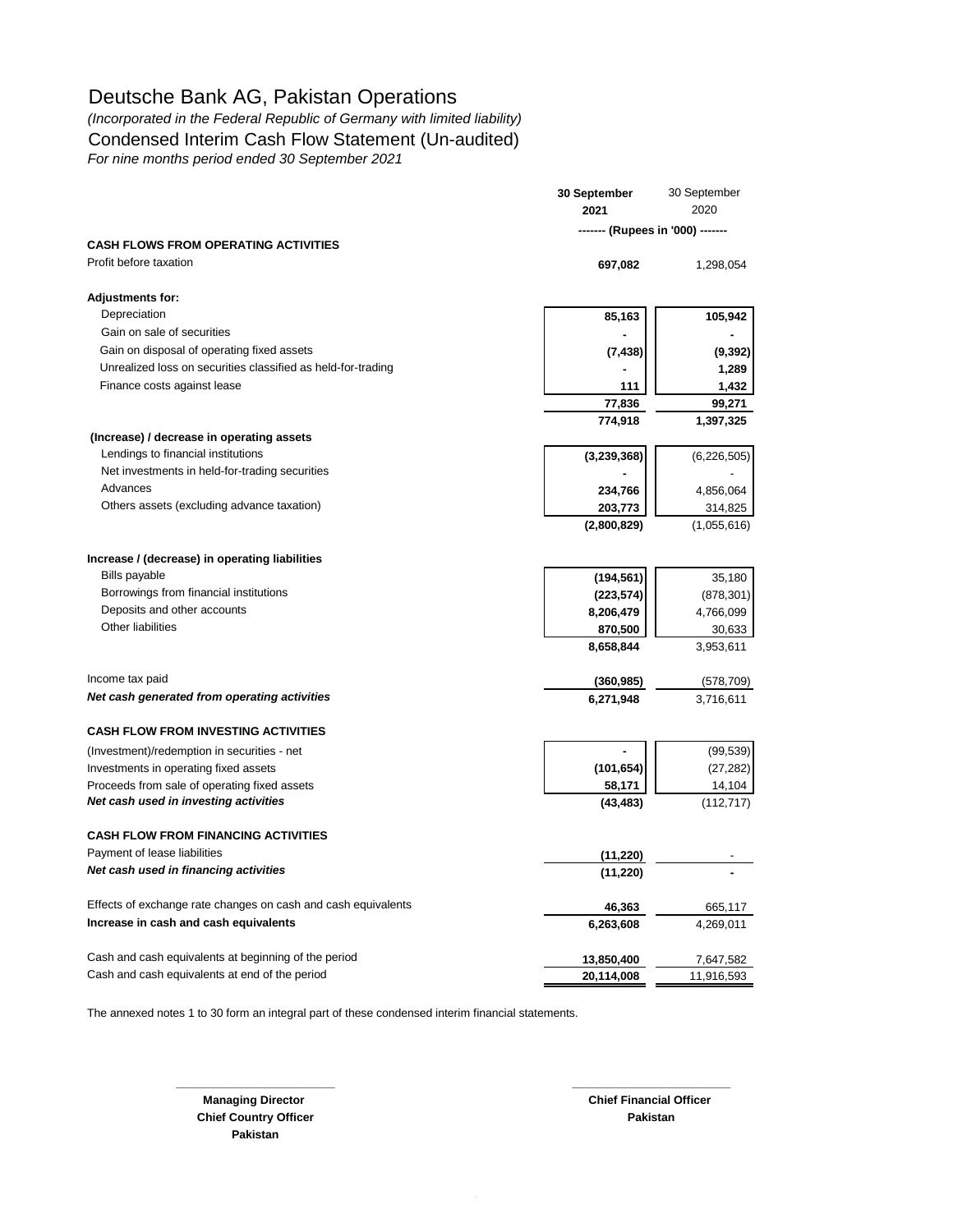### *(Incorporated in the Federal Republic of Germany with limited liability)*

Condensed Interim Statement of Changes in Equity (Un-audited)

*For nine months period ended 30 September 2021*

|                                                                          | <b>Head office</b><br>capital account | <b>Unremitted</b><br>profit     | <b>Total</b>             |
|--------------------------------------------------------------------------|---------------------------------------|---------------------------------|--------------------------|
|                                                                          |                                       | --------(Rupees in '000) ------ |                          |
| Balance as at 01 January 2020                                            | 5,563,663                             | 1,704,418                       | 7,268,081                |
| Profit for the nine months period ended 30 September 2020                |                                       | 765,439                         | 765,439                  |
| Other comprehensive income - net of tax                                  |                                       | 765,439                         | 765,439                  |
| Transactions with owners, recorded directly in equity                    |                                       |                                 |                          |
| Exchange adjustments on revaluation of capital                           | 665,117                               |                                 | 665,117                  |
| Remittance made to Head office                                           |                                       |                                 |                          |
|                                                                          | 665,117                               |                                 | 665,117                  |
| Opening balance as at 01 October 2020                                    | 6,228,780                             | 2,469,857                       | 8,698,637                |
| Profit after taxation for the three months period ended 31 December 2020 |                                       | 140,098                         | 140,098                  |
| Other comprehensive income - net of tax                                  |                                       | 20,835<br>160,933               | 20,835<br>160,933        |
| Transactions with owners, recorded directly in equity                    |                                       |                                 |                          |
| Exchange adjustments on revaluation of capital                           | 74,001                                |                                 | 74,001                   |
| Remittance made to Head office                                           | 74,001                                | (712, 223)<br>(712, 223)        | (712, 223)<br>(638, 222) |
|                                                                          |                                       |                                 |                          |
| Balance as at 01 January 2021                                            | 6,302,781                             | 1,918,567                       | 8,221,348                |
| Profit after taxation for the nine months period ended 30 September 2021 |                                       | 412,202                         | 412,202                  |
| Other comprehensive income - net of tax                                  |                                       |                                 |                          |
| Transactions with owners, recorded directly in equity                    |                                       | 412,202                         | 412,202                  |
| Exchange adjustments on revaluation of capital                           | 46,363                                |                                 | 46,363                   |
| Remittance made to Head office                                           | 46,363                                |                                 |                          |
|                                                                          |                                       |                                 | 46,363                   |
| Balance as at 30 September 2021                                          | 6,349,144                             | 2,330,769                       | 8,679,913                |

The annexed notes 1 to 30 form an integral part of these condensed interim financial statements.

\_\_\_\_\_\_\_\_\_\_\_\_\_\_\_\_\_\_\_\_\_\_\_\_ \_\_\_\_\_\_\_\_\_\_\_\_\_\_\_\_\_\_\_\_\_\_\_\_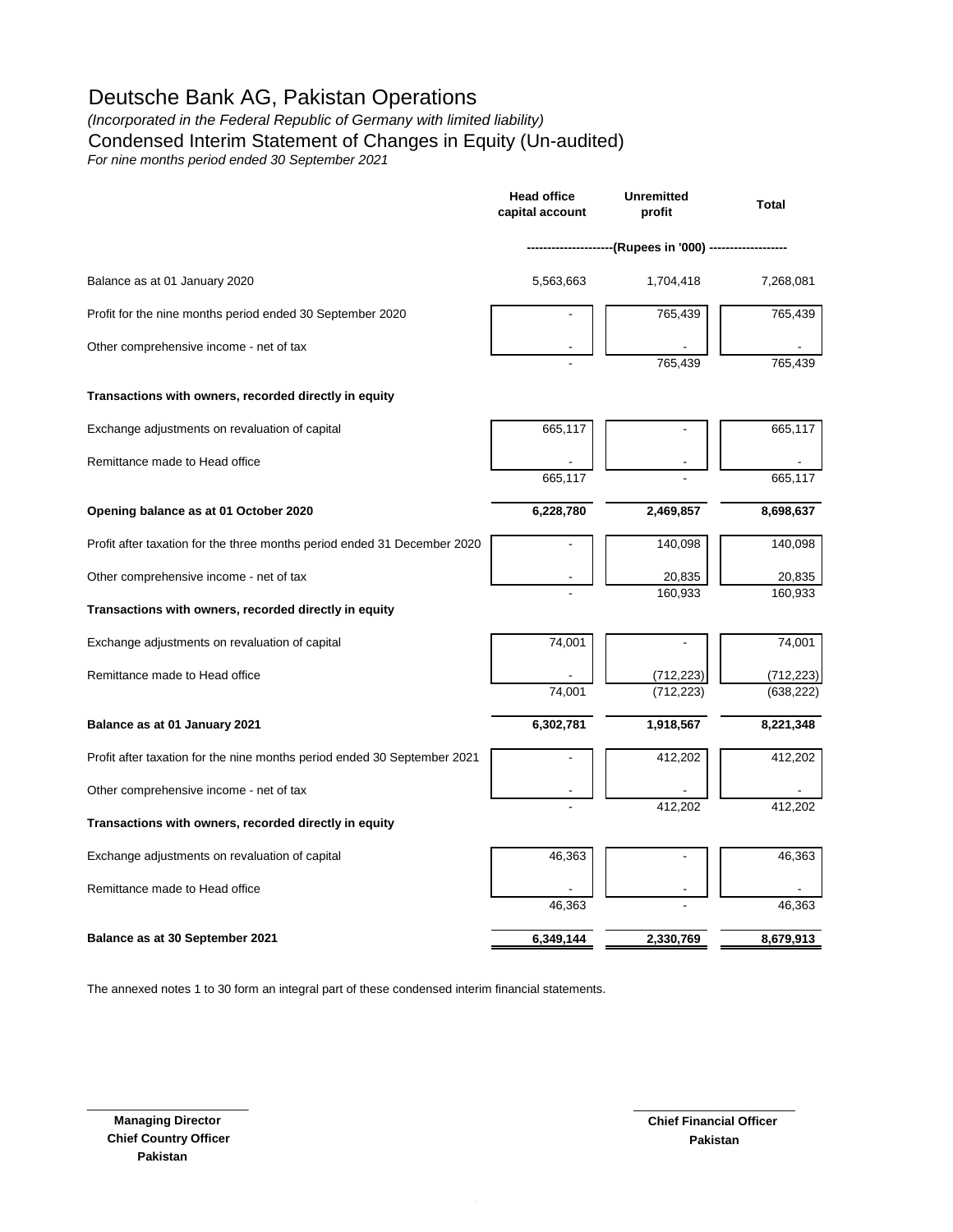#### *(Incorporated in the Federal Republic of Germany with limited liability)* **Notes to the Condensed Interim Financial Information (Un-audited)**

*For nine months period ended 30 September 2021*

#### **1. STATUS AND NATURE OF BUSINESS**

Deutsche Bank AG is a foreign banking company incorporated in the Federal Republic of Germany with limited liability. Its operations in Pakistan are carried out through two branches located at Karachi and Lahore ('the Pakistan Operations'). The Pakistan Operations are engaged in banking business as described in the Banking Companies Ordinance, 1962.

The credit rating affirmed by Standard & Poor's on 26 February 2021 is BBB+ for long-term and A-2 for short-term, by Fitch on 23 September 2021 is BBB+ for long-term and F2 for short-term; and by Moody's on 04 August 2021 is A2 for long-term.

#### **2 BASIS OF PRESENTATION**

#### **2.1 STATEMENT OF COMPLIANCE**

These condensed interim financial statements have been prepared in accordance with the accounting and reporting standards as applicable in Pakistan for<br>interim financial reporting. The accounting and reporting standards co

- **-** International Accounting Standard (IAS) 34 - Interim Financial Reporting issued by the International Accounting Standards Board (IASB) as notified under the Companies Act, 2017;
- **-** Provisions of and directives issued under the Banking Companies Ordinance, 1962 and the Companies Act, 2017; and
- **-** Directives issued by State Bank of Pakistan (SBP) and the Securities and Exchange Commission of Pakistan (SECP).

Whenever the requirements of the Banking Companies Ordinance, 1962, the Companies Act, 2017 or the directives issued by SBP and SECP differ with the requirements of the IAS 34, the Banking Companies Ordinance, 1962, the Companies Act, 2017 and the said directives shall prevail.

The SBP vide BSD Circular No. 10 dated 26 August 2002 has deferred the applicability of International Accounting Standard 39, Financial Instruments: Recognition and Measurement (IAS 39) and International Accounting Standard 40, Investment Property (IAS 40). Further, according to a notification of the Securities and Exchange Commission of Pakistan (SECP) dated 28 April 2008, International Financial Reporting Standard 7, Financial Instruments: Disclosures (IFRS 7) has not been made applicable for banks. Accordingly, the requirements of these standards and their relevant interpretations (issued by the Standards Interpretation Committee - SICs and the International Financial Reporting Interpretations Committee - IFRICs) have not been considered in the preparation of these condensed interim financial statements.

**2.2** The disclosures made in these condensed interim financial statements have been limited based on a format prescribed by the SBP vide BPRD Circular Letter No. 5 dated 22 March 2019 and IAS 34, Interim Financial Reporting. They do not include all the disclosures required for annual financial statements, and these condensed interim financial statements should be read in conjunction with the financial statements of the Pakistan Operations for the year ended 31 December 2020.

#### **2.3 Standards, interpretations and amendments to accounting and reporting standards as applicable in Pakistan that are effective in the current period**

There are certain new and ammended standards, amendments and interpretations that are effective from 1 January 2021; however, these do not have any significant effect on interim financial statements of the Pakistan Operations.

#### **2.4 Standards, interpretations of and amendments to approved accounting standards that are not yet effective in the current period**

There are certain standards, amendments and interpretations with respect to the accounting and reporting standards as applicable in Pakistan that are not yet effective in the current year. These are not expected to have any material impact on the Pakistan Operations' financial statements in the period of their initial application execpt for following:

IFRS 9 'Financial instruments' - IFRS 9 replaces the existing guidance in IAS 39 Financial Instruments: Recognition and Measurement. IFRS 9 includes revised guidance on the classification and measurement of financial instruments, a new expected credit loss model for calculating impairment on financial assets and new general hedge accounting requirements. It also carries forward the guidance on recognition and derecognition of financial instruments from IAS 39. The State Bank of Pakistan, vide its BPRD Circular No. 24 dated July 5, 2021 has extended the application date and directed the banks in Pakistan to implement IFRS 9 with effect from 01 January 2022.

Further, following new standards have been issued by IASB which are yet to be notified by the SECP for the purpose of applicability in Pakistan:

| <b>Standard</b>                                                             | IASB Effective date (annual periods beginning on or |
|-----------------------------------------------------------------------------|-----------------------------------------------------|
| IFRS 1 - First-time Adoption of International Financial Reporting Standards | 01 July 2009                                        |
| IFRS 17 - Insurance Contracts                                               | 01 January 2023                                     |
|                                                                             |                                                     |

#### **3 SIGNIFICANT ACCOUNTING POLICIES**

The accounting policies and the methods of computation adopted in the preparation of the condensed interim financial statements are consistent with those applied in the preparation of the annual financial statements of the Pakistan Operations for the year ended 31 December 2020.

#### **4 CRITICAL ACCOUNTING ESTIMATES AND JUDGMENTS**

Significant judgements made by the management in applying the accounting policies and the key sources of estimation uncertainty were the same as those applied in the annual financial statements of the Pakistan Operations for the year ended 31 December 2020.

#### **5 FINANCIAL RISK MANAGEMENT**

The outbreak of COVID-19 has significantly impacted the daily life, economic conditions, business and consumers' activities across the globe. The Pakistan Operation's management is fully cognisant of the business challenges posed by the COVID-19 outbreak due to rapidly changing economic conditions and operating environment. The Pakistan Operations continues to serve customers through its branches and the digital channels by observing the Government instructions and adopting all possible precautionary measures for safety of its employees.

The Pakistan Operations continue to follow its current policies for managing credit, liquidity and market as disclosed in the annual financial statement for the period ended 31 December 2020.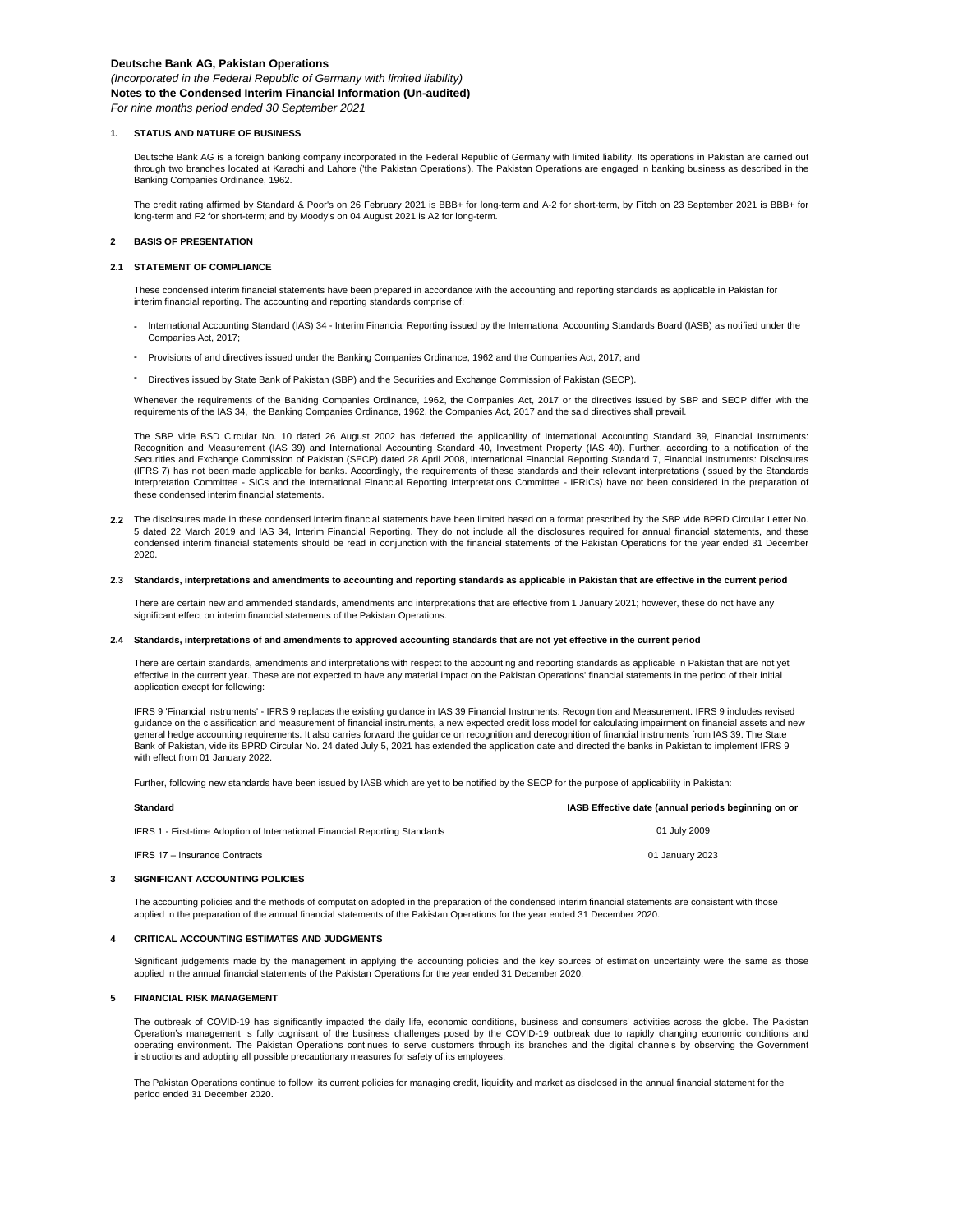| 6 | <b>CASH AND BALANCES WITH TREASURY BANKS</b> | Note | <b>30 September</b><br>2021 | 31 December<br>2020              |
|---|----------------------------------------------|------|-----------------------------|----------------------------------|
|   |                                              |      |                             | ------- (Rupees in '000) ------- |
|   | In hand                                      |      |                             |                                  |
|   | Local currency                               |      | 20,264                      | 15,847                           |
|   | Foreign currency                             |      | 73,430                      | 84,419                           |
|   |                                              |      | 93,694                      | 100,266                          |
|   | With State Bank of Pakistan in               |      |                             |                                  |
|   | Local currency current account               | 6.1  | 7,809,218                   | 1,970,392                        |
|   | Foreign currency current account             | 6.2  | 65,021                      | 60,897                           |
|   | Foreign currency deposit account             |      |                             |                                  |
|   | Special cash reserve account                 | 6.3  | 195,739                     | 183,325                          |
|   | Local US Dollar collection account           | 6.4  | 33,824                      | 27,339                           |
|   | Foreign currency capital account             |      | 6,349,144                   | 6,302,781                        |
|   |                                              |      | 14,452,946                  | 8,544,734                        |
|   | With National Bank of Pakistan in            |      |                             |                                  |
|   | Local currency current account               |      | 16                          | 15                               |
|   |                                              |      | 14,546,656                  | 8,645,015                        |

**6.1** This represents current account maintained with SBP that includes requirements of section 22 (Cash Reserve Requirement) of the Banking Companies Ordinance, 1962 and an additional Cash Reserve Requirement for banks that meet / do not meet targets for Housing and Construction Finance as per DMMD Circular Letter 03 of 2020.

- **6.2** This represents statutory cash reserve in the current account maintained with SBP under the requirements of SBP.
- **6.3** This represents statutory cash reserve maintained against foreign currency deposits mobilized under FE 25 Circular issued by the SBP. Profit rates on these deposits are fixed by SBP on a monthly basis and were 0% p.a (31 December 2020: 0.00% p.a to 0.76% p.a).
- **6.4** This represents US Dollar settlement account opened with the SBP in accordance with FE Circular No. 2.

| 7 | <b>BALANCES WITH OTHER BANKS</b>             | Note | 30 September<br>2021<br>------- (Rupees in '000) ------- | 31 December<br>2020 |
|---|----------------------------------------------|------|----------------------------------------------------------|---------------------|
|   | In Pakistan                                  |      |                                                          |                     |
|   | Current account                              |      | 1,500                                                    | 1,291               |
|   | Outside Pakistan                             |      |                                                          |                     |
|   | Current account                              |      |                                                          |                     |
|   | Interbranch                                  |      | 5,581,721                                                | 5,265,153           |
|   | <b>Others</b>                                |      | 1,604                                                    | 2,399               |
|   |                                              |      | 5,583,325                                                | 5,267,552           |
|   |                                              |      | 5,584,825                                                | 5,268,843           |
| 8 | <b>LENDINGS TO FINANCIAL INSTITUTIONS</b>    |      | 30 September                                             | 31 December         |
|   |                                              |      | 2021                                                     | 2020                |
|   |                                              |      | ------- (Rupees in '000) -------                         |                     |
|   | Repurchase agreement lendings (Reverse Repo) | 8.1  | 29,449,201                                               | 26,209,833          |

**8.1** Reverse repo transactions have been made with various commercial banks at rates ranging from 7.00% to 7.30% p.a (31 December 2020: 6.20% p.a to 7.00% p.a) and mature within a month. The market value of these securities at 30 September 2021 amounted to Rs. 28,640 million (31 December 2020: Rs. 26,478 million).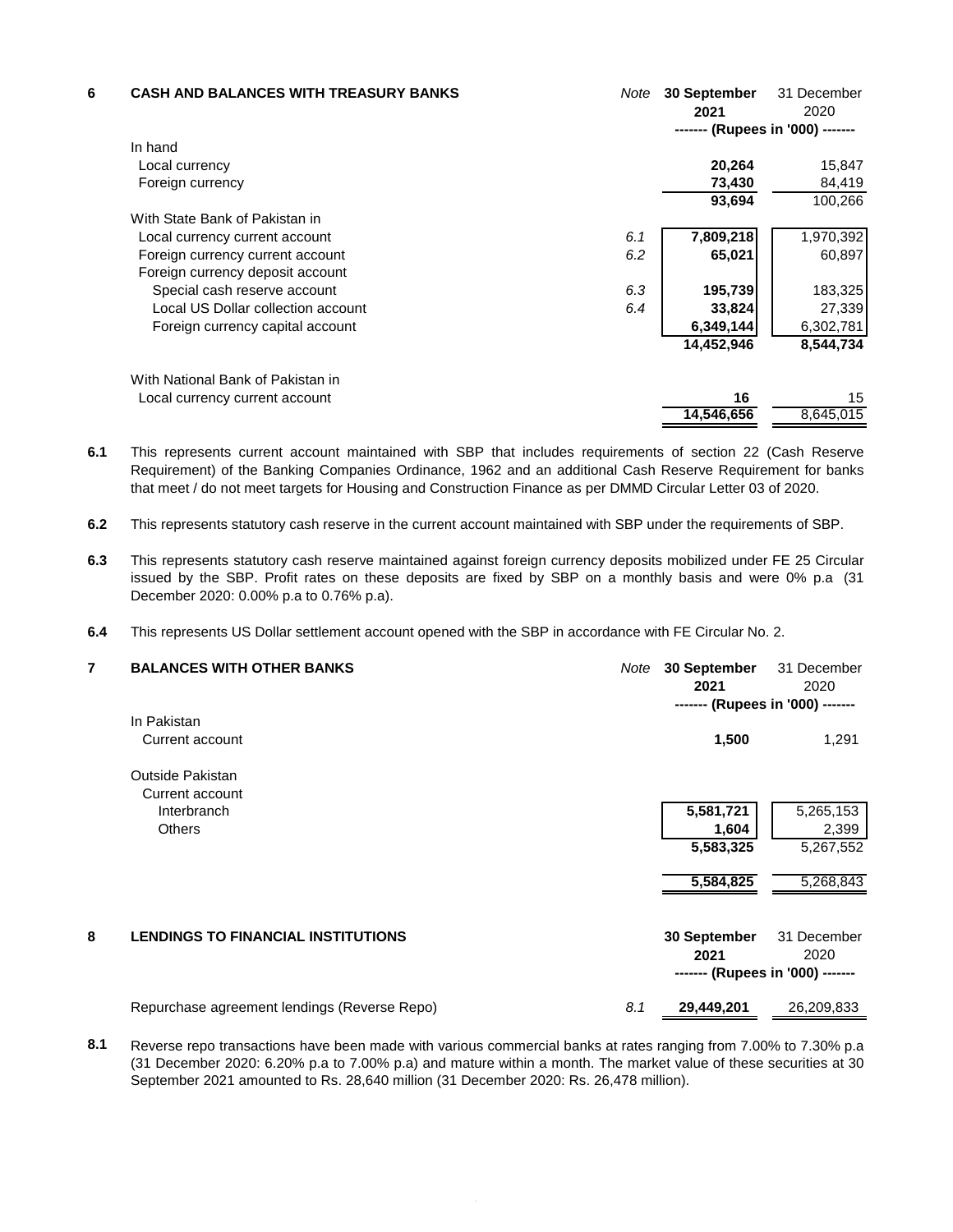| 9   | <b>ADVANCES</b>                             |     | Performina   |             |              | <b>Non Performing</b>                                | Total        |                          |
|-----|---------------------------------------------|-----|--------------|-------------|--------------|------------------------------------------------------|--------------|--------------------------|
|     |                                             |     | 30 September | 31 December | 30 September | 31 December                                          | 30 September | 31 December              |
|     |                                             |     | 2021         | 2020        | 2021         | 2020                                                 | 2021         | 2020                     |
|     |                                             |     |              |             |              | -- (Rupees in '000) -------------------------------- |              |                          |
|     | Loans, cash credits, running finances, etc. |     | 2,279,131    | 2,513,897   | 30,885       | 30,885                                               | 2,310,016    | 2,544,782                |
|     | Bills discounted and purchased              |     |              |             | 65,626       | 65,626                                               | 65,626       | 65,626                   |
|     | Advances - gross                            | 9.1 | 2,279,131    | 2,513,897   | 96,511       | 96.511                                               | 2,375,642    | 2,610,408                |
|     | Provision against advances                  |     |              |             |              |                                                      |              |                          |
|     | - Specific                                  |     |              |             | (96, 511)    | (96, 511)                                            | (96, 511)    | (96, 511)                |
|     | - General                                   |     | (7,998)      | (7,998)     |              |                                                      | (7,998)      | (7,998)                  |
|     |                                             | 9.3 | (7,998)      | (7,998)     | (96, 511)    | (96, 511)                                            | (104,509)    | (104, 509)               |
|     | Advances - net of provision                 |     | 2,271,133    | 2,505,899   |              |                                                      | 2,271,133    | 2,505,899                |
|     |                                             |     |              |             |              |                                                      |              |                          |
| 9.1 | <b>Particulars of advances (Gross)</b>      |     |              |             |              |                                                      | 30 September | 31 December              |
|     |                                             |     |              |             |              |                                                      | 2021         | 2020                     |
|     |                                             |     |              |             |              |                                                      |              | ---- Rupees in '000 ---- |
|     | In local currency                           |     |              |             |              |                                                      | 2,310,016    | 2,544,782                |

| III IUCAI CUITEIICY   |  |
|-----------------------|--|
| In foreign currencies |  |

 $\frac{65,626}{2,375,642}$   $\frac{65,626}{2,375,642}$   $\frac{65,626}{2,610,408}$  $\frac{65,626}{2,375,642}$ 

**9.2** Advances include Rs.96.511 million (31 December 2020: Rs. 96.511 million) which have been placed under non-performing status as detailed below:

| <b>Category of Classification</b> | 30 September 2021                                 |                  | 31 December 2020 |           |
|-----------------------------------|---------------------------------------------------|------------------|------------------|-----------|
|                                   | Non                                               |                  | Non              |           |
|                                   | Performing                                        | <b>Provision</b> | Performing       | Provision |
|                                   | Loans                                             |                  | Loans            |           |
|                                   | --------------- Rupees in '000 ------------------ |                  |                  |           |
| <b>Domestic</b>                   |                                                   |                  |                  |           |
| Other Assets Especially Mentioned | -                                                 |                  |                  |           |
| Substandard                       | $\blacksquare$                                    |                  |                  |           |
| Doubtful                          | -                                                 |                  |                  |           |
| Loss                              | 96,511                                            | 96,511           | 96.511           | 96,511    |
|                                   | 96,511                                            | 96,511           | 96,511           | 96,511    |
|                                   |                                                   |                  |                  |           |

| 9.3 | Particulars of provision against advances        | 30 September 2021        |                                           |                          | 31 December 2020    |                          |         |  |
|-----|--------------------------------------------------|--------------------------|-------------------------------------------|--------------------------|---------------------|--------------------------|---------|--|
|     |                                                  | <b>Specific</b>          | Total<br>General<br>- Rupees in '000 ---- |                          | Specific<br>General |                          | Total   |  |
|     | Opening balance                                  | 96.511                   | 7.998                                     | 104.509                  | 96.511              | 7.998                    | 104.509 |  |
|     | Charge for the period / year<br><b>Reversals</b> | $\overline{\phantom{a}}$ |                                           | $\overline{\phantom{a}}$ |                     | ۰.                       |         |  |
|     |                                                  |                          |                                           | -                        |                     | $\overline{\phantom{a}}$ |         |  |
|     | Closing balance                                  | 96.511                   | 7.998                                     | 104.509                  | 96.511              | 7.998                    | 104.509 |  |

**9.3.1** General provision represents amount recognized in line with the instructions received from the Head office.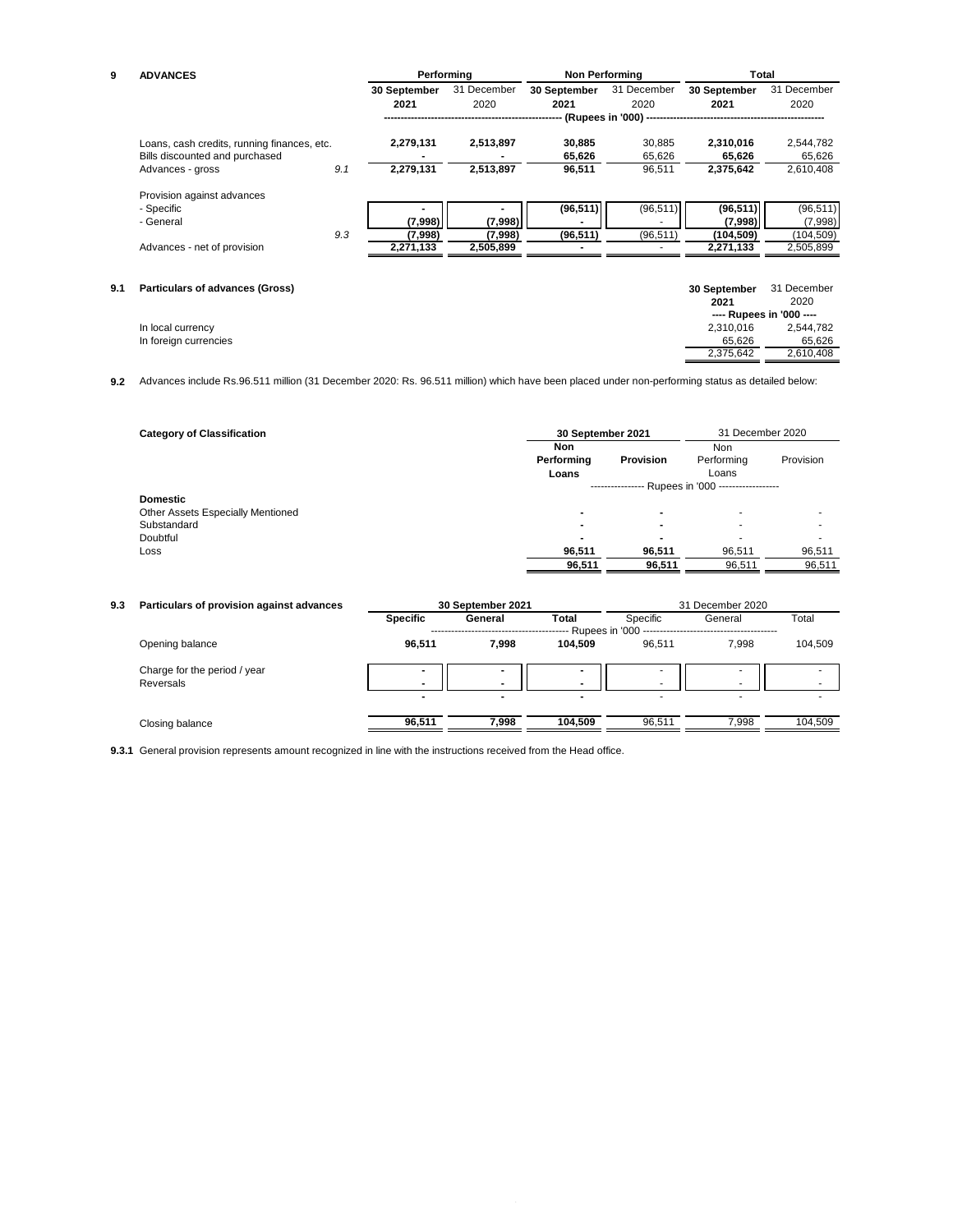| 10   | <b>FIXED ASSETS</b>                                                                                         | <b>Note</b> | 30 September 31 December<br>2021<br>----- Rupees in '000 ------ | 2020                      |
|------|-------------------------------------------------------------------------------------------------------------|-------------|-----------------------------------------------------------------|---------------------------|
|      | Capital work-in-progress<br>Property and equipment                                                          | 10.1        | 88,421<br>158,454<br>246,875                                    | 953<br>241,111<br>242,064 |
| 10.1 | <b>Capital work-in-progress</b>                                                                             |             |                                                                 |                           |
|      | Advances to suppliers                                                                                       |             | 88,421                                                          | 953                       |
| 10.2 | <b>Additions to fixed assets</b>                                                                            |             |                                                                 |                           |
|      | The following additions have been made to fixed assets during the period:                                   |             |                                                                 |                           |
|      | Capital work-in-progress                                                                                    |             | 85,466                                                          | 29,873                    |
|      | <b>Property and equipment</b>                                                                               |             |                                                                 |                           |
|      | Right-of-use assets<br>Electrical office and computer equipment                                             |             | 39,053<br>6,718                                                 | 6,825                     |
|      | Vehicles                                                                                                    |             | 45,771                                                          | 65,466<br>72,291          |
|      |                                                                                                             |             | 131,237                                                         | 72,291                    |
| 10.3 | <b>Disposal of fixed assets</b>                                                                             |             |                                                                 |                           |
|      | The net book value of fixed assets disposed off during the period is as follows:                            |             |                                                                 |                           |
|      | Electrical office and computer equipment                                                                    |             |                                                                 | 3                         |
|      | Vehicles                                                                                                    |             | 50,733                                                          | 2,878                     |
|      |                                                                                                             |             | 50,733                                                          | 2,881                     |
| 11   | <b>DEFERRED TAX ASSETS</b>                                                                                  |             |                                                                 |                           |
|      | Deductible Temporary Differences on                                                                         |             |                                                                 |                           |
|      | - Post retirement employee benefits<br>- Accelerated tax depreciation                                       |             | 2,252<br>21,926                                                 | 2,255<br>26,872           |
|      |                                                                                                             |             | 24,178                                                          | 29,127                    |
| 12   | <b>OTHER ASSETS</b>                                                                                         |             |                                                                 |                           |
|      | Income / Mark-up accrued in local currency                                                                  |             | 70,707                                                          | 67,271                    |
|      | Income / Mark-up accrued in foreign currency                                                                |             | 33,528                                                          | 45,028                    |
|      | Advances, deposits, advance service charges / rent and other prepayments                                    |             | 36,018                                                          | 80,784                    |
|      | Advance taxation (payments less provisions)<br>Marked to market gains on forward foreign exchange contracts |             | 1,054,394<br>31,529                                             | 973,339<br>241,065        |
|      | Acceptances                                                                                                 |             | 24,480                                                          | 9,272                     |
|      | <b>Others</b>                                                                                               |             | 51,128                                                          | 7,743                     |
|      |                                                                                                             |             | 1,301,784                                                       | 1,424,502                 |
|      | Less: Provision held against other assets                                                                   | 12.1        | (4, 674)                                                        | (4,674)                   |
|      | Other Assets (Net of Provision)                                                                             |             | 1,297,110                                                       | 1,419,828                 |
| 12.1 | Provision held against other assets                                                                         |             |                                                                 |                           |
|      | Advances, deposits, advance rent & other prepayments                                                        |             | 4,674                                                           | 4,674                     |
| 13   | <b>BILLS PAYABLE</b>                                                                                        |             |                                                                 |                           |

In Pakistan **778,096** 972,657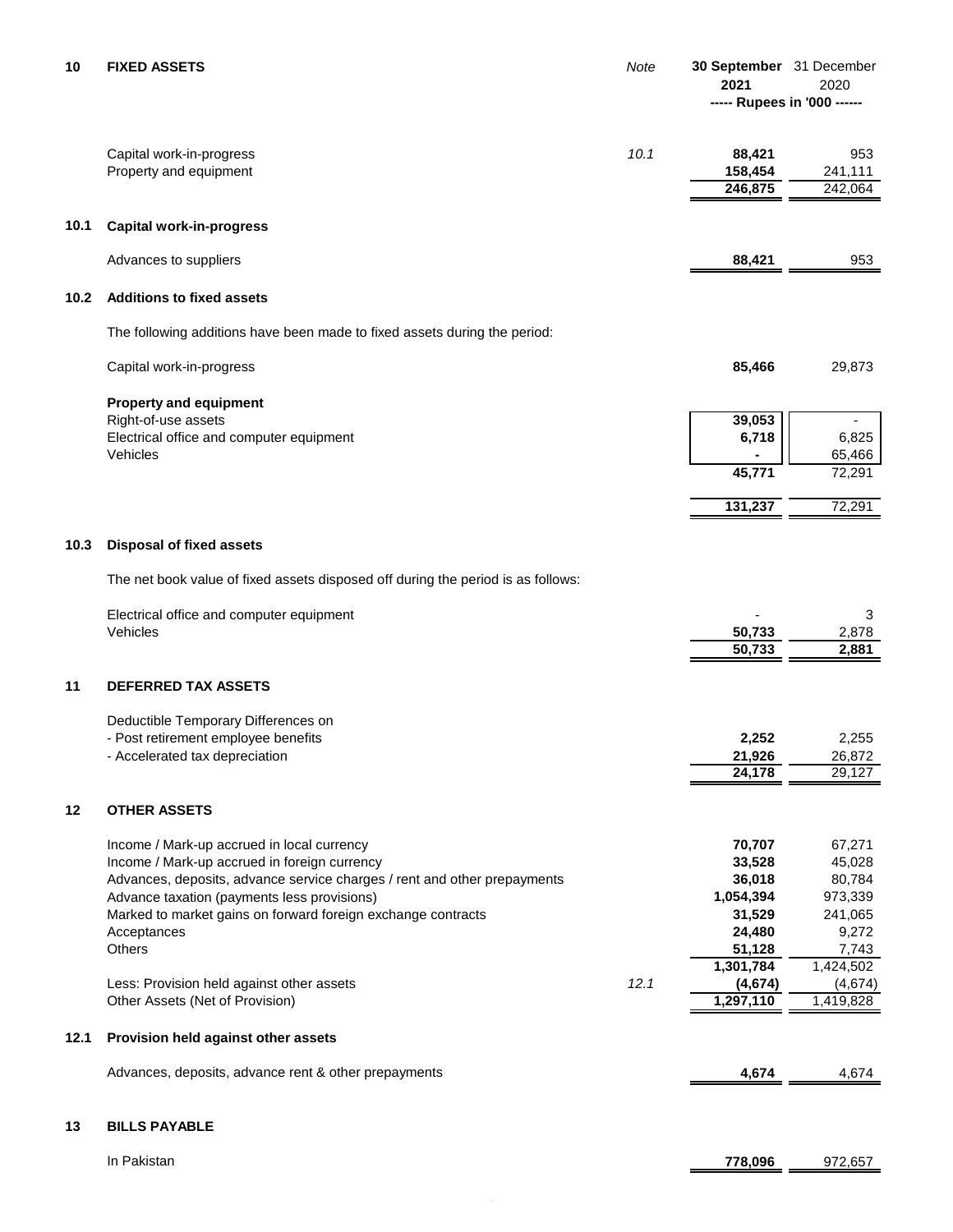| 14 | <b>BORROWINGS</b>                       | Note | 30 September<br>2021         | 31 December<br>2020 |
|----|-----------------------------------------|------|------------------------------|---------------------|
|    |                                         |      | ------ Rupees in '000 ------ |                     |
|    | <b>Secured</b>                          |      |                              |                     |
|    | Repo borrowings                         |      | $\blacksquare$               | 177,589             |
|    | <b>Total secured</b>                    |      | $\overline{\phantom{0}}$     | 177,589             |
|    | <b>Unsecured</b>                        |      |                              |                     |
|    | Overdrawn nostro accounts - Interbranch |      | 17,473                       | 20,819              |
|    | Others                                  | 14.1 | $\blacksquare$               | 42,639              |
|    | <b>Total unsecured</b>                  |      | 17,473                       | 63,458              |
|    |                                         |      | 17,473                       | 241,047             |

**14.1** These are balances payable to commercial banks inside Pakistan under partner banking arrangements.

#### **15 DEPOSITS AND OTHER ACCOUNTS**

|                                          |                      | 30 September 2021        |              |                      | 31 December 2020         |            |
|------------------------------------------|----------------------|--------------------------|--------------|----------------------|--------------------------|------------|
|                                          | In Local<br>Currency | In Foreign<br>currencies | <b>Total</b> | In Local<br>Currency | In Foreign<br>currencies | Total      |
|                                          |                      |                          |              | Rupees in '000 --    |                          |            |
| <b>Customers</b>                         |                      |                          |              |                      |                          |            |
| Current deposits                         | 14,973,715           | 1,062,693                | 16,036,408   | 10,147,857           | 802,589                  | 10,950,446 |
| Savings deposits                         | 20,235,440           | 8,805                    | 20,244,245   | 11,046,505           | 9,306                    | 11,055,811 |
| Term deposits                            | 2,148,000            |                          | 2,148,000    | 8,261,000            |                          | 8,261,000  |
| Others                                   | 709,723              |                          | 709,723      | 697,761              |                          | 697,761    |
|                                          | 38,066,878           | 1.071.498                | 39,138,376   | 30.153.123           | 811.895                  | 30,965,018 |
| <b>Financial Institutions</b>            |                      |                          |              |                      |                          |            |
| Non-remunerative deposits - inter branch | 33.209               | ۰                        | 33.209       | 88                   |                          | 88         |
|                                          | 38,100,087           | 1,071,498                | 39,171,585   | 30.153.211           | 811.895                  | 30.965.106 |

| 16 | <b>OTHER LIABILITIES</b>                                    | 30 September<br>2021<br>------- Rupees in '000 ------ | 31 December<br>2020 |
|----|-------------------------------------------------------------|-------------------------------------------------------|---------------------|
|    | Mark-up/Return/Interest payable in local currency           | 169,748                                               | 1,676               |
|    | Unearned commission and income on bills discounted          | 32.095                                                | 24,735              |
|    | Accrued expenses                                            | 138,137                                               | 99,790              |
|    | Acceptances                                                 | 24.480                                                | 9,272               |
|    | Dividends payable                                           | 790.112                                               | 189,682             |
|    | Marked to market loss on forward foreign exchange contracts | 22.119                                                | 230,620             |
|    | Payable to DB Singapore                                     | 6.195                                                 | 6.195               |
|    | Unremitted head office expenses                             | 3,110,333                                             | 2,887,317           |
|    | Payable to defined benefit plan                             | 39.516                                                | 39,516              |
|    | Provision against off-balance sheet obligations             | 6.121                                                 | 6.121               |
|    | Workers Welfare Fund                                        | 291.245                                               | 277,019             |
|    | Lease liability                                             | 35.552                                                | 4.259               |
|    | <b>Others</b>                                               | 107,258                                               | 144,249             |
|    |                                                             | 4.772.911                                             | 3,920,451           |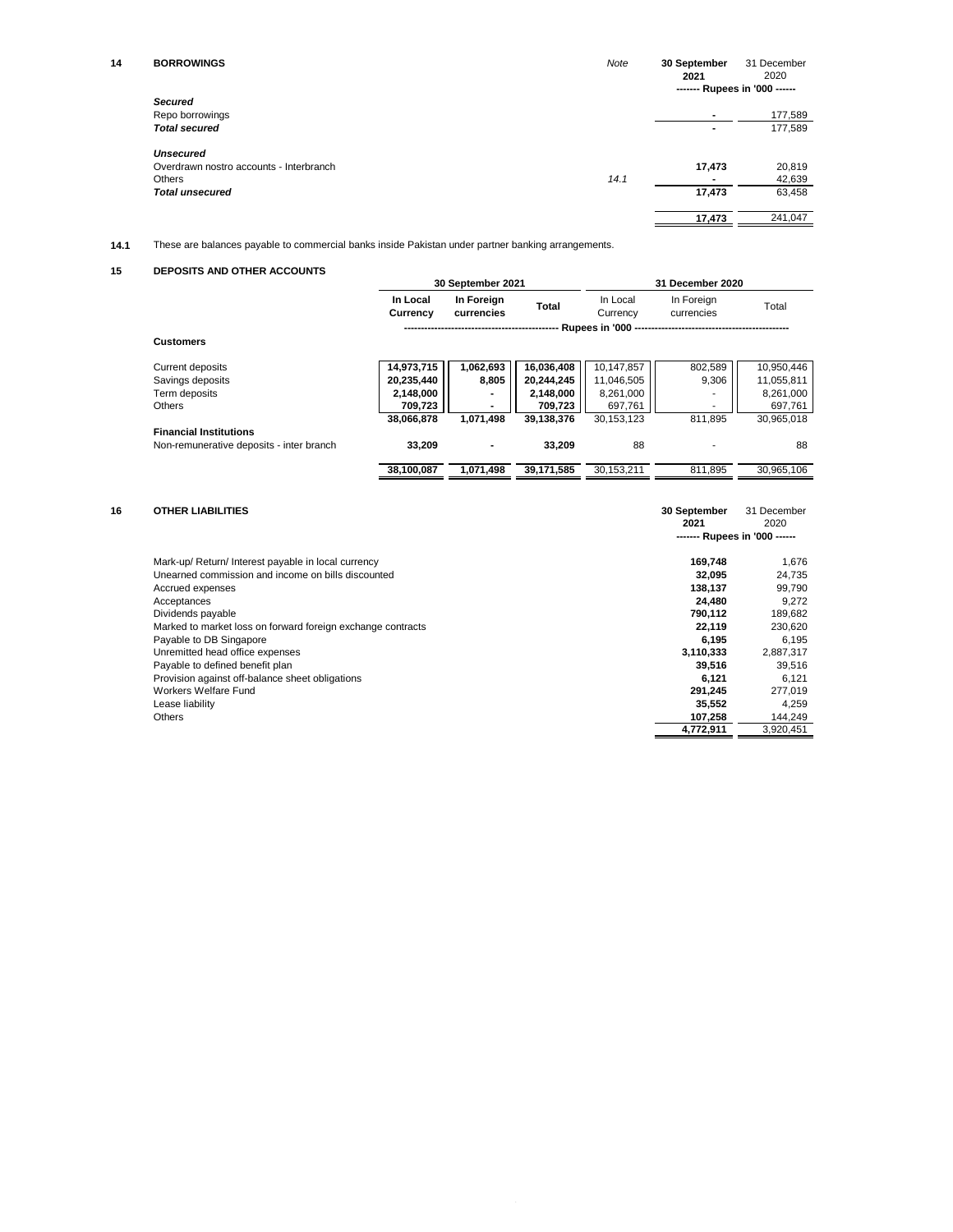| 17     | <b>CONTINGENCIES AND COMMITMENTS</b>                                          | Note             | 30 September<br>2021          | 31 December<br>2020 |
|--------|-------------------------------------------------------------------------------|------------------|-------------------------------|---------------------|
|        |                                                                               |                  | ------- Rupees in '000 ------ |                     |
|        | -Guarantees                                                                   | 17.1             | 12,826,075                    | 11,754,910          |
|        | -Commitments                                                                  | 17.2             | 35,716,946                    | 36,513,132          |
|        |                                                                               |                  | 48,543,021                    | 48,268,042          |
| 17.1   | <b>Guarantees</b>                                                             |                  |                               |                     |
|        | Financial guarantees                                                          |                  | 12,826,075                    | 11,754,910          |
| 17.2   | <b>Commitments</b>                                                            |                  |                               |                     |
|        | Documentary credits and short-term trade-related transactions                 |                  |                               |                     |
|        | - letters of credit                                                           |                  | 2,372,960                     | 519,812             |
|        | Commitments in respect of:                                                    |                  |                               |                     |
|        | - forward foreign exchange contracts                                          | 17.2.1<br>17.2.2 | 12,464,226                    | 15,019,020          |
|        | - forward lending<br>Commitments for acquisition of:                          |                  | 20,708,228                    | 20,720,534          |
|        | - operating fixed assets                                                      |                  |                               | 134,847             |
|        | Other commitments                                                             | 17.2.3           | 171,532                       | 118,920             |
|        |                                                                               |                  | 35,716,946                    | 36,513,132          |
| 17.2.1 | Commitments in respect of forward foreign exchange contracts                  |                  |                               |                     |
|        | Purchase                                                                      |                  | 3,798,117                     | 5,157,668           |
|        | Sale                                                                          |                  | 8,666,109                     | 9,861,352           |
|        |                                                                               |                  | 12,464,226                    | 15,019,020          |
|        | The maturities of above contracts are spread over a period of one month.      |                  |                               |                     |
| 17.2.2 | Commitments in respect of forward lending                                     |                  |                               |                     |
|        | Undrawn formal standby facilities, credit lines and other commitments to lend |                  | 20,708,228                    | 20,720,534          |
|        |                                                                               |                  |                               |                     |
| 17.2.3 | Cheques in clearing                                                           |                  | 171.532                       | 118.920             |

#### **17.3 Other contingent liabilities**

Appeals for various assessment years are pending before Income Tax Appellate Authorities / High Courts. Out of these appeals, decisions against demands of Rs. 638 million (31 December 2020: Rs. 638 million) have been made by the CIRA in favor of Pakistan Operations in respect of tax years 2011 to 2014. However, the tax department has filed appeals against the decisions of CIRA for tax years 2013 and 2014 involving demand of Rs. 513 million while no appeal effect orders have been passed by taxation officer for the remaining years. Further, Pakistan Operations are vigorously contesting the appeals for additional demands of Rs. 45 million against various issues (31 December 2020: Rs. 45 million) and the Pakistan Operations are confident that no additional liability would arise.

#### **18 MARK-UP / RETURN / INTEREST EARNED Nine months** Nine months

| period ended | period ended                     |
|--------------|----------------------------------|
|              | 30 September 30 September        |
| 2021         |                                  |
|              | --------- Rupees in '000 ------- |
|              |                                  |
| 197.839      | 543.007                          |
| 34.483       | 3.092                            |
| 1,735,483    | 1,527,656                        |
|              | 400                              |
| -            | 5                                |
| 1.967.805    | 2.074.160                        |
|              |                                  |

#### **19 MARK-UP / RETURN / INTEREST EXPENSED**

| On:                             |           |         |
|---------------------------------|-----------|---------|
| Deposits                        | 1.097.777 | 924.339 |
| <b>Borrowings</b>               | 2.055     | 7.795   |
| Finance cost of lease liability | 111       | 1.432   |
|                                 | 1,099,943 | 933.566 |
|                                 |           |         |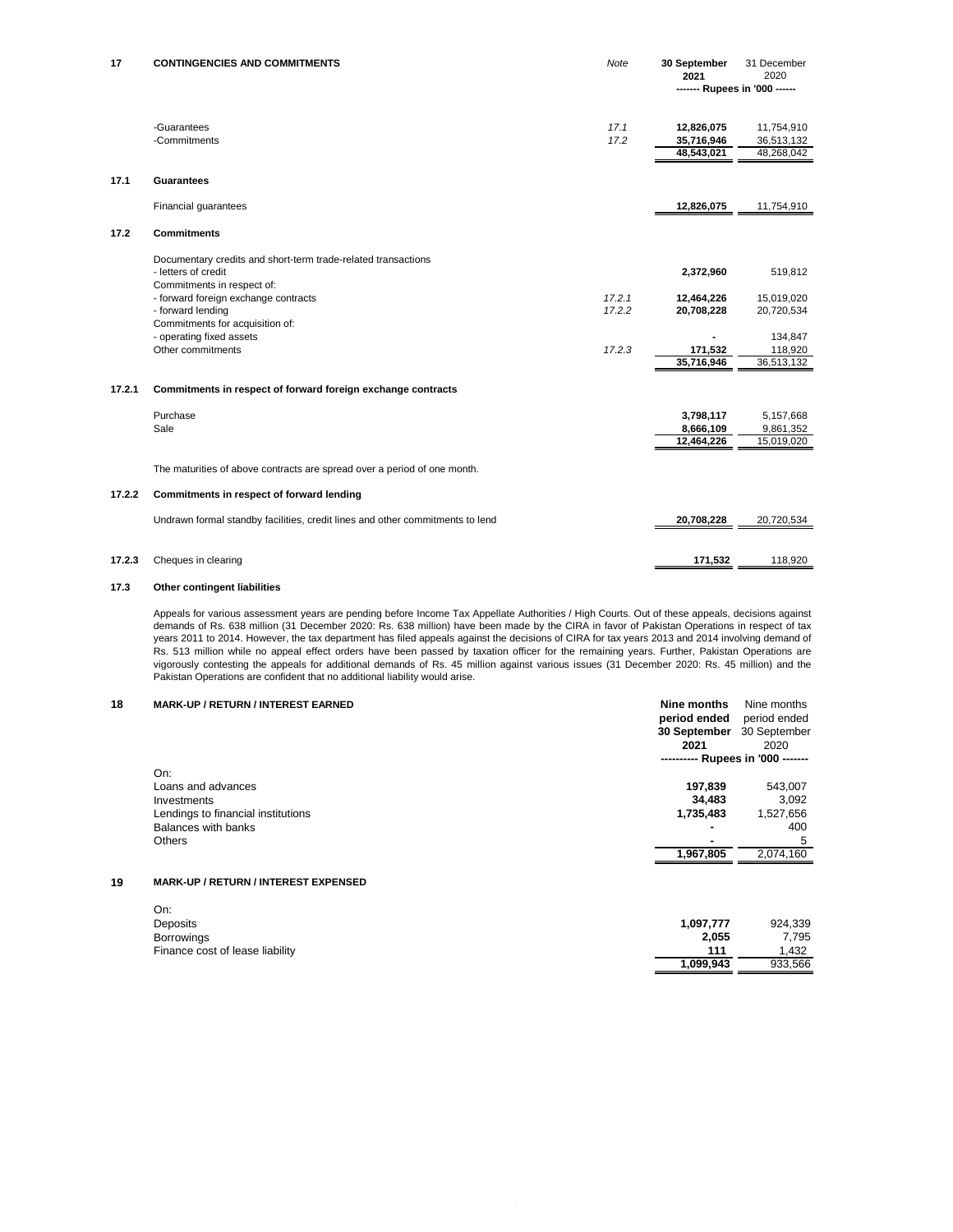| 20 | <b>FEE &amp; COMMISSION INCOME</b>                        | Note | Nine months<br>period ended<br>30 September<br>2021 | Nine months<br>period ended<br>30 September<br>2020<br>-------- Rupees in '000 ------- |
|----|-----------------------------------------------------------|------|-----------------------------------------------------|----------------------------------------------------------------------------------------|
|    |                                                           |      |                                                     |                                                                                        |
|    | Commission on trade                                       |      | 72,945                                              | 75,633                                                                                 |
|    | Commission on guarantees<br>Commission on cash management |      | 55,392<br>4,308                                     | 57,469<br>4,216                                                                        |
|    | Commission on remittances including home remittances      |      | 37,626                                              | 286                                                                                    |
|    | Commission on custodial services                          |      | 114,548                                             | 237,720                                                                                |
|    | Others                                                    |      |                                                     | 250                                                                                    |
|    |                                                           |      | 284,819                                             | 375,574                                                                                |
| 21 | (LOSS) / GAIN ON SECURITIES                               |      |                                                     |                                                                                        |
|    | Realised (loss) / gain on sale of government securities   |      | (1, 151)                                            | 7,190                                                                                  |
|    | Unrealised - held for trading                             |      |                                                     | (1, 289)                                                                               |
|    |                                                           |      | (1,151)                                             | 5,901                                                                                  |
| 22 | <b>OTHER INCOME</b>                                       |      |                                                     |                                                                                        |
|    | Gain on sale of fixed assets - net                        |      | 7,438                                               | 9,392                                                                                  |
|    | Prior years refunds on utilities costs                    |      |                                                     | 13,843                                                                                 |
|    | Others                                                    |      | 32                                                  | 756                                                                                    |
|    |                                                           |      | 7,470                                               | 23,991                                                                                 |
| 23 | <b>OPERATING EXPENSES</b>                                 |      |                                                     |                                                                                        |
|    | Total compensation expense                                |      | 390,527                                             | 328,773                                                                                |
|    | <b>Property expense</b>                                   |      |                                                     |                                                                                        |
|    | Rent & taxes                                              |      | 55,326                                              | 67,833                                                                                 |
|    | Insurance<br>Utilities cost                               |      | 6,152<br>25,868                                     | 7,214<br>13,104                                                                        |
|    | Security (including guards)                               |      | 6,454                                               | 6,426                                                                                  |
|    | Repair & maintenance (including janitorial charges)       |      | 3,737                                               |                                                                                        |
|    | Depreciation                                              |      | 13,483                                              | 13,483                                                                                 |
|    | Depreciation on right-of-use assets                       |      | 40,827<br>151,847                                   | 49,885<br>157,945                                                                      |
|    |                                                           |      |                                                     |                                                                                        |
|    | Information technology expenses                           |      |                                                     |                                                                                        |
|    | Software maintenance<br>Hardware maintenance              |      | 426<br>19,723                                       | 325<br>12,710                                                                          |
|    | Depreciation                                              |      | 8,903                                               | 11,880                                                                                 |
|    | Network charges                                           |      | 15,071                                              | 21,455                                                                                 |
|    |                                                           |      | 44,123                                              | 46,370                                                                                 |
|    | Other operating expenses                                  |      |                                                     |                                                                                        |
|    | Legal & professional charges<br>Outsourced services costs |      | 14,052<br>62,945                                    | 7,329<br>69,522                                                                        |
|    | Travelling & conveyance                                   |      | 1,617                                               | 2,057                                                                                  |
|    | NIFT clearing charges                                     |      | 445                                                 | 651                                                                                    |
|    | Depreciation                                              |      | 21,951                                              | 30,694                                                                                 |
|    | Training & development                                    |      | 34                                                  | 117                                                                                    |
|    | Postage & courier charges<br>Communication                |      | 1,602<br>5,633                                      | 1,006<br>6,802                                                                         |
|    | Head office / regional office expenses                    |      | 227,152                                             | 431,375                                                                                |
|    | Stationery & printing                                     |      | 9,470                                               | 7,199                                                                                  |
|    | Marketing, advertisement & publicity                      |      | 18                                                  |                                                                                        |
|    | <b>Auditors Remuneration</b>                              |      | 3,013                                               | 2,850                                                                                  |
|    | Others                                                    |      | 15,841<br>363,773                                   | 3,836<br>563,438                                                                       |
|    |                                                           |      | 950,270                                             | 1,096,526                                                                              |
|    |                                                           |      |                                                     |                                                                                        |
| 24 | <b>TAXATION</b>                                           |      |                                                     |                                                                                        |

| Current  | 279,930 | 535,321 |
|----------|---------|---------|
| Deferred | 4.950   | (2,706) |
|          | 284,880 | 532,615 |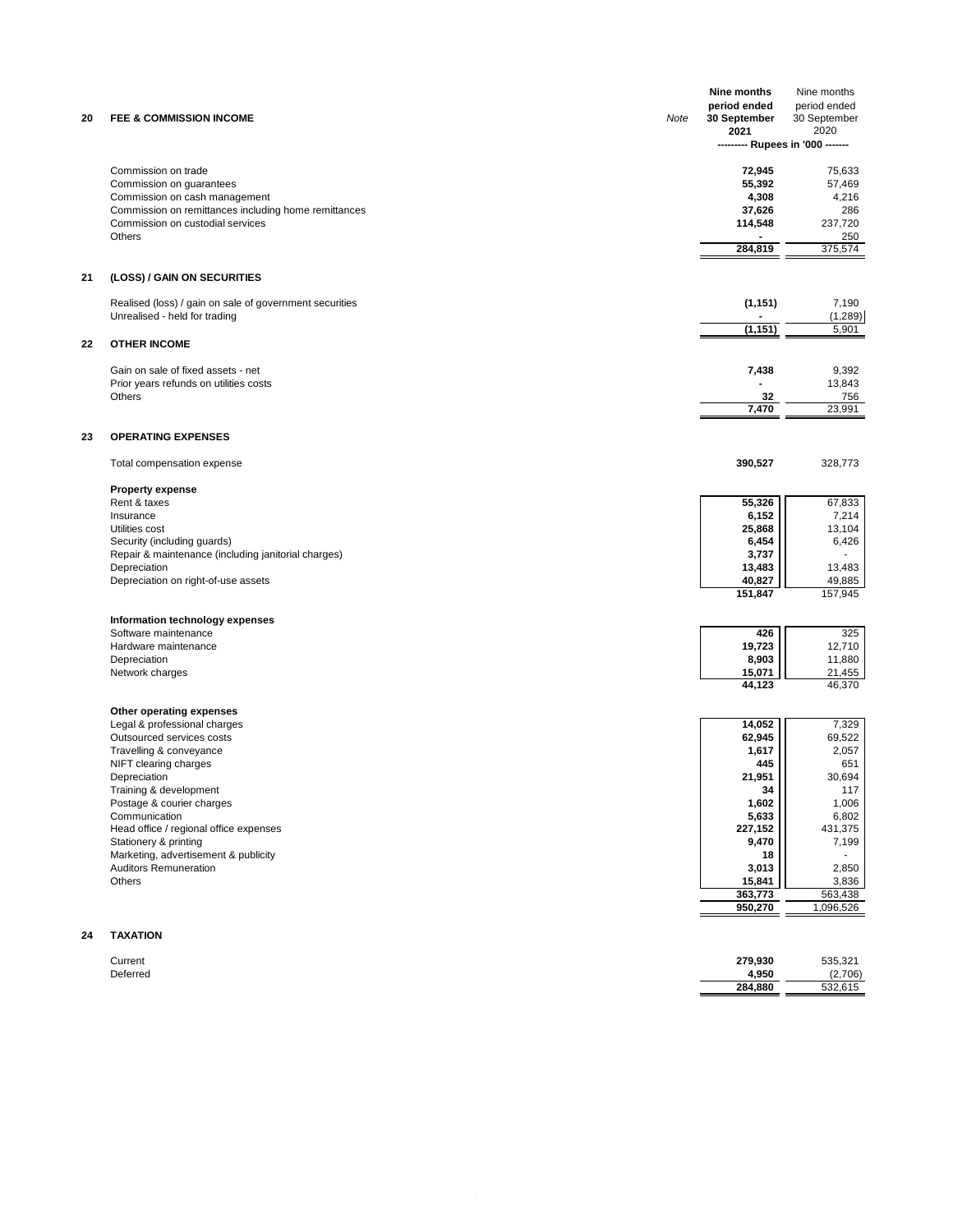#### **25 FAIR VALUE MEASUREMENTS**

#### **25.1 Fair value of financial assets**

The Pakistan Operations measures fair values using the following fair value hierarchy that reflects the significance of the inputs used in making the measurements:

Level 1: Fair value measurements using quoted prices (unadjusted) in active markets for identical assets or liabilities.

Level 2: Fair value measurements using inputs other than quoted prices included within Level 1 that are observable for the assets or liability, either directly (i.e. as prices) or indirectly (i.e. derived from prices).

Level 3: Fair value measurements using input for the asset or liability that are not based on observable market data (i.e. unobservable inputs).

The table below analyses financial instruments measured at the end of the reporting period by the level in the fair value hierarchy into which the fair value measurement is categorised:

|                                                                                                        | 30 September 2021          |               |                                                          |                                              |                         |         |                                                                     |         |           |
|--------------------------------------------------------------------------------------------------------|----------------------------|---------------|----------------------------------------------------------|----------------------------------------------|-------------------------|---------|---------------------------------------------------------------------|---------|-----------|
|                                                                                                        |                            |               | <b>Carrying Value</b>                                    |                                              |                         |         | <b>Fair Value</b>                                                   |         |           |
|                                                                                                        | <b>Held for</b><br>trading | Sale          | Available for Loans and<br><b>Receivables</b>            | Other<br>financial<br>assets/<br>liabilities | Total                   | Level 1 | Level 2                                                             | Level 3 | Total     |
| On balance sheet financial instruments                                                                 |                            |               | ------------------------ (Rupees in '000) -------------  |                                              |                         |         | -------------------------- (Rupees in '000) ----------------------- |         |           |
|                                                                                                        |                            |               |                                                          |                                              |                         |         |                                                                     |         |           |
| Financial assets measured at fair value<br><b>Other Assets</b>                                         |                            |               |                                                          |                                              |                         |         |                                                                     |         |           |
| - Unrealized gain on forward foreign exchange contracts                                                | 31,529<br>31,529           |               |                                                          |                                              | 31,529<br>31,529        |         | 31,529                                                              |         | 31,529    |
| Financial assets not measured at fair value                                                            |                            |               |                                                          |                                              |                         |         |                                                                     |         |           |
| Cash and balances with treasury banks                                                                  |                            |               | 14,546,656                                               |                                              | 14,546,656              |         |                                                                     |         |           |
| Balances with other banks                                                                              |                            |               | 5,584,825                                                |                                              | 5,584,825               |         |                                                                     |         |           |
| Lendings to financial institutions                                                                     |                            |               | 29,449,201                                               |                                              | 29,449,201              |         |                                                                     |         |           |
| Investments<br>Advances                                                                                |                            |               |                                                          |                                              |                         |         |                                                                     |         |           |
| Other assets                                                                                           |                            |               | 2,271,133<br>135,324                                     |                                              | 2,271,133<br>135,324    |         |                                                                     |         |           |
|                                                                                                        | 31,529                     |               | 51,987,139                                               | $\overline{\phantom{a}}$                     | 52,018,668              |         |                                                                     |         |           |
| Financial Liabilities measured at fair value                                                           |                            |               |                                                          |                                              |                         |         |                                                                     |         |           |
| <b>Other Liabilities</b>                                                                               |                            |               |                                                          |                                              |                         |         |                                                                     |         |           |
| - Unrealized loss on forward foreign exchange contracts                                                | 22,119                     |               |                                                          |                                              | 22,119                  |         | 22,119                                                              |         | 22,119    |
|                                                                                                        | 22,119                     |               |                                                          |                                              | 22,119                  |         |                                                                     |         |           |
| Financial liabilities not measured at fair value                                                       |                            |               |                                                          |                                              |                         |         |                                                                     |         |           |
| <b>Bills payable</b>                                                                                   |                            |               |                                                          | 778,096                                      | 778,096                 |         |                                                                     |         |           |
| Borrowings from financial institutions                                                                 |                            |               |                                                          | 17,473                                       | 17,473                  |         |                                                                     |         |           |
| Deposits and other accounts                                                                            |                            |               |                                                          | 39,171,585                                   | 39,171,585              |         |                                                                     |         |           |
| Other liabilities                                                                                      |                            |               |                                                          | 4,750,792                                    | 4,750,792               |         |                                                                     |         |           |
|                                                                                                        | 22.119                     |               |                                                          | 44.717.946                                   | 44.740.065              |         |                                                                     |         |           |
| Off-balance sheet financial instruments measured at fair value                                         |                            |               |                                                          |                                              |                         |         |                                                                     |         |           |
| Forward purchase of foreign exchange                                                                   |                            |               |                                                          | 3,798,117                                    | 3,798,117               |         | 3,829,646                                                           |         | 3,829,646 |
| Forward sale of foreign exchange                                                                       |                            |               |                                                          | 8,666,109                                    | 8,666,109               |         | 8,688,228                                                           |         | 8,688,228 |
|                                                                                                        |                            |               |                                                          |                                              | 31 December 2020        |         |                                                                     |         |           |
|                                                                                                        |                            |               |                                                          |                                              |                         |         |                                                                     |         |           |
|                                                                                                        |                            |               | Carrying Value                                           |                                              |                         |         | Fair Value                                                          |         |           |
|                                                                                                        | Held for                   | Available for | Loans and                                                | Other                                        | Total                   | Level 1 | Level 2                                                             | Level 3 | Total     |
|                                                                                                        | trading                    | Sale          | Receivables                                              | financial<br>assets /                        |                         |         |                                                                     |         |           |
|                                                                                                        |                            |               | --------- (Rupees in '000) ----------------------------- | liabilities                                  |                         |         | -------------------------- (Rupees in '000) ----------------------- |         |           |
| On balance sheet financial instruments                                                                 |                            |               |                                                          |                                              |                         |         |                                                                     |         |           |
| Financial assets measured at fair value                                                                |                            |               |                                                          |                                              |                         |         |                                                                     |         |           |
| <b>Other Assets</b>                                                                                    |                            |               |                                                          |                                              |                         |         |                                                                     |         |           |
| - Unrealized gain on forward foreign exchange contracts                                                | 241,065                    |               |                                                          |                                              | 241,065                 |         | 241,065                                                             |         | 241,065   |
|                                                                                                        | 241,065                    |               |                                                          |                                              | 241,065                 |         |                                                                     |         |           |
| Financial assets not measured at fair value                                                            |                            |               |                                                          |                                              |                         |         |                                                                     |         |           |
| Cash and balances with treasury banks                                                                  |                            |               | 8,645,015                                                |                                              | 8,645,015               |         |                                                                     |         |           |
| Balances with other banks                                                                              |                            |               | 5,268,843                                                |                                              | 5,268,843               |         |                                                                     |         |           |
| Lendings to financial institutions                                                                     |                            |               | 26,209,833                                               |                                              | 26,209,833              |         |                                                                     |         |           |
| Investments                                                                                            |                            |               |                                                          |                                              |                         |         |                                                                     |         |           |
| Advances                                                                                               |                            |               | 2,505,899                                                |                                              | 2,505,899               |         |                                                                     |         |           |
| Other assets                                                                                           | 241.065                    |               | 1,109,249<br>43,738,839                                  |                                              | 1,109,249<br>43,979,904 |         |                                                                     |         |           |
|                                                                                                        |                            |               |                                                          |                                              |                         |         |                                                                     |         |           |
| Financial Liabilities measured at fair value                                                           |                            |               |                                                          |                                              |                         |         |                                                                     |         |           |
| <b>Other Liabilities</b><br>- Unrealized loss on forward foreign exchange contracts                    | 230,620                    |               |                                                          |                                              |                         |         |                                                                     |         | 230,620   |
|                                                                                                        | 230,620                    |               |                                                          |                                              | 230,620<br>230,620      |         | 230,620                                                             |         |           |
|                                                                                                        |                            |               |                                                          |                                              |                         |         |                                                                     |         |           |
| Financial liabilities not measured at fair value                                                       |                            |               |                                                          |                                              |                         |         |                                                                     |         |           |
| <b>Bills payable</b>                                                                                   |                            |               |                                                          | 972,657                                      | 972,657                 |         |                                                                     |         |           |
| Borrowings from financial institutions<br>Deposits and other accounts                                  |                            |               |                                                          | 241,047                                      | 241,047                 |         |                                                                     |         |           |
| Other liabilities                                                                                      |                            |               |                                                          | 30,965,106                                   | 30,965,106<br>3,689,831 |         |                                                                     |         |           |
|                                                                                                        | 230,620                    |               |                                                          | 3,689,831<br>35,868,641                      | 36,099,261              |         |                                                                     |         |           |
|                                                                                                        |                            |               |                                                          |                                              |                         |         |                                                                     |         |           |
| Off-balance sheet financial instruments measured at fair value<br>Forward purchase of foreign exchange |                            |               |                                                          | 5,157,668                                    | 5,157,668               |         | 5,398,733                                                           |         | 5,398,733 |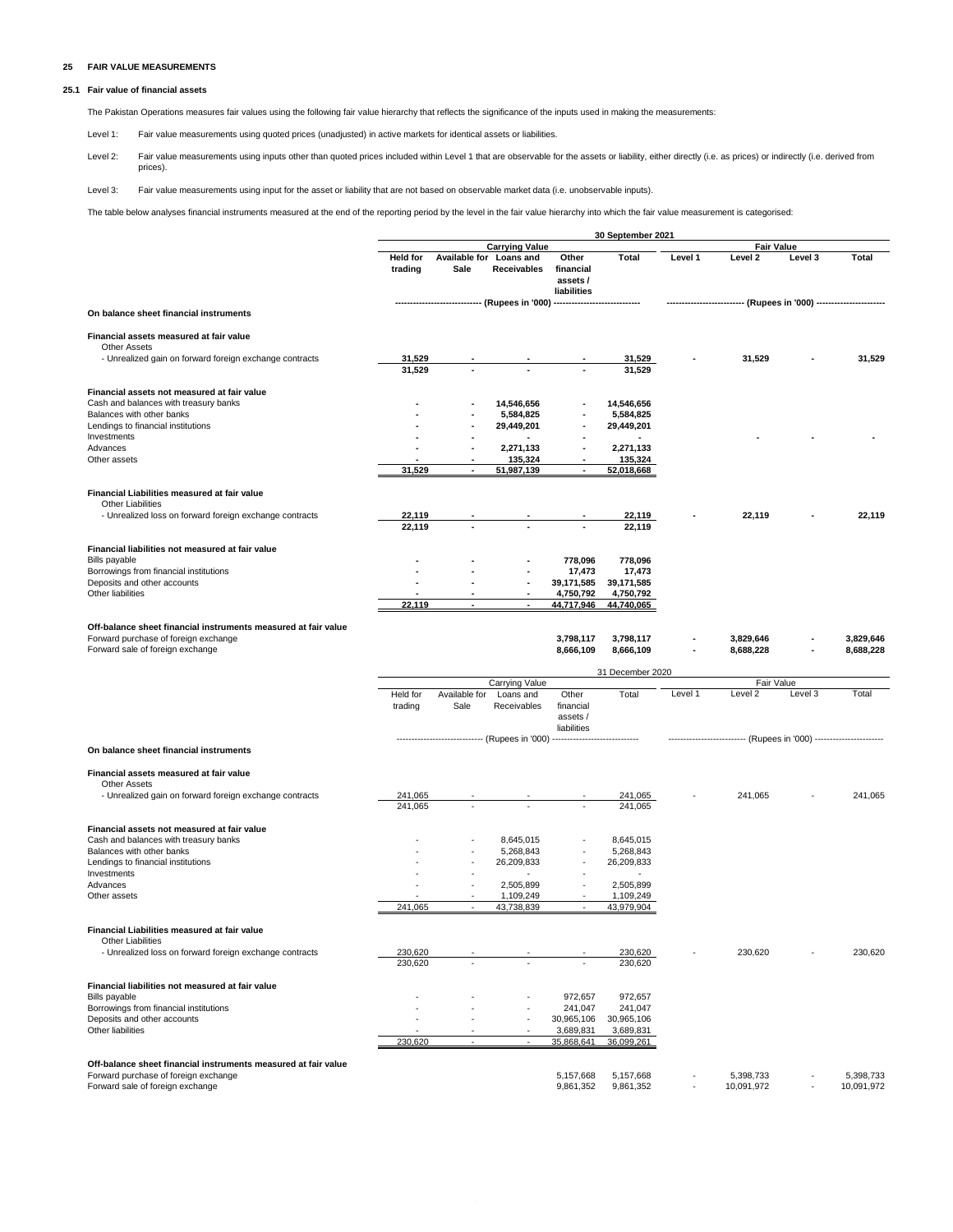#### **26 SEGMENT INFORMATION**

#### **26.1 Segment Details with respect to Business Activities**

DB Pakistan Operations operate under a transfer pricing framework that applies to all businesses and promotes pricing of :

- (i) assets in accordance with their underlying liquidity risk;
- (ii) liabilities in accordance with their funding maturity; and
- (iii) contingent liquidity exposures in accordance with the cost of providing for commensurate liquidity reserves to fund unexpected cash requirements.

Within this transfer pricing framework we allocate funding and liquidity risk costs and benefits to the business units and set financial incentives in line with the liquidity risk guidelines. Transfer prices are subject to liquidity (term) premiums depending on market conditions. Liquidity premiums are set by Treasury and picked up by a segregated liquidity account. The Treasury liquidity account is the aggregator of long- term liquidity costs. The management and cost allocation of the liquidity account is the key variable for transfer pricing funding costs within Deutsche Bank.

#### *Corporate Bank*

Corporate Bank provides commercial banking products and services for both corporates and financial institutions worldwide, including

domestic and cross-border payments, cash management, international trade finance, depository, custody and related services.

#### *Investment Bank*

Global Emerging Markets provides Foreign Exchange services to clients in Pakistan on the back of cross-border payments, international trade, institutional flows and bond trading.

#### *Infrastructure and Regional Management*

It includes all the back offices which are responsible to provide support services to the businesses. The Treasury business is also a part of Infrastructure and Regional Management.

|                                        | Nine months period ended |                          |                                         |              |
|----------------------------------------|--------------------------|--------------------------|-----------------------------------------|--------------|
|                                        |                          |                          | 30 September 2021                       |              |
|                                        | Corporate                | Investment               | Infrastructure                          | <b>Total</b> |
|                                        | Bank                     | Bank                     | & Regional                              |              |
|                                        |                          |                          | Management<br>- (Rupees in '000) ------ |              |
| <b>Profit &amp; Loss</b>               |                          |                          |                                         |              |
| Net mark-up / return                   | (895, 816)               | 31,577                   | 1,732,101                               | 867,862      |
| Inter segment revenue - net            | 1,612,572                | (72,089)                 | (1,540,483)                             |              |
| Non mark-up / return / interest income | 398,536                  | 335,191                  | 59,989                                  | 793,716      |
| <b>Total Income</b>                    | 1,115,292                | 294,679                  | 251,607                                 | 1,661,578    |
|                                        |                          |                          |                                         |              |
| Segment direct expenses                | (297, 554)               | (32, 399)                | (634, 543)                              | (964, 496)   |
| Inter segment expense allocation       | (714, 592)               | (40, 078)                | 754,670                                 |              |
| <b>Total expenses</b>                  | (1,012,146)              | (72, 477)                | 120,127                                 | (964, 496)   |
| Reversals / (Provisions)               |                          |                          |                                         |              |
| Profit before tax                      | 103,146                  | 222,202                  | 371,734                                 | 697,082      |
|                                        |                          |                          | 30 September 2021                       |              |
|                                        | Corporate                | Investment               | Infrastructure                          | Total        |
|                                        | <b>Bank</b>              | Bank                     | & Regional                              |              |
|                                        |                          |                          | Management                              |              |
|                                        |                          |                          | -- (Rupees in '000) ------              |              |
| <b>Balance Sheet</b>                   |                          |                          |                                         |              |
| Cash & Bank balances                   |                          |                          | 20,131,481                              | 20,131,481   |
| Net inter segment lending              | 39,352,619               | 1,511                    |                                         | 39,354,130   |
| Lendings to financial institutions     |                          |                          | 29,449,201                              | 29,449,201   |
| Investments                            |                          |                          |                                         |              |
| Advances - performing                  | 2,279,131                |                          |                                         | 2,279,131    |
| - non-performing                       | 96,511                   |                          |                                         | 96,511       |
| - provision against advances           | (104, 509)               |                          |                                         | (104, 509)   |
| Others                                 | 127,506                  | 31,529                   | 1,409,128                               | 1,568,163    |
| <b>Total Assets</b>                    | 41,751,258               | 33,040                   | 50,989,810                              | 92,774,108   |
|                                        |                          |                          |                                         |              |
| Borrowings                             |                          |                          | 17,473                                  | 17,473       |
| Deposits & other accounts              | 39,138,376               | $\blacksquare$           | 33,209                                  | 39,171,585   |
| Net inter segment borrowing            |                          | 10,921                   | 39,341,698                              | 39,352,619   |
| <b>Others</b>                          | 2,612,882                | 22,119                   | 2,916,006                               | 5,551,007    |
| <b>Total liabilities</b>               | 41,751,258               | 33,040                   | 42,308,386                              | 84,092,684   |
| Head office account                    |                          | $\overline{\phantom{a}}$ | 8,679,913                               | 8,679,913    |
| <b>Total Equity &amp; liabilities</b>  | 41,751,258               | 33,040                   | 50,988,299                              | 92,772,597   |
| <b>Contingencies &amp; Commitments</b> | 36,078,795               | 12,464,226               |                                         | 48,543,021   |
|                                        |                          |                          |                                         |              |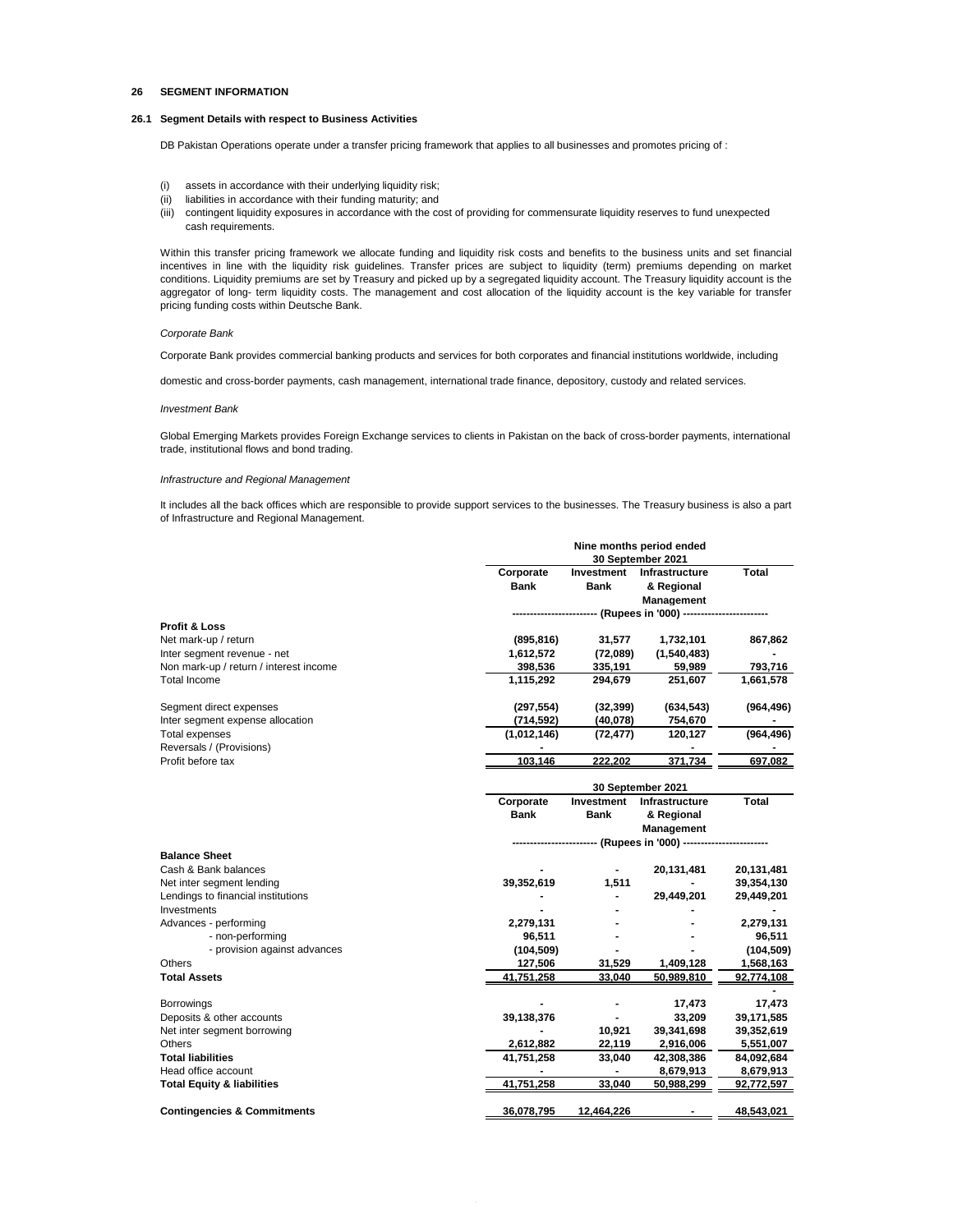|                                        | Nine months period ended<br>30 September 2020 |            |                                               |               |  |
|----------------------------------------|-----------------------------------------------|------------|-----------------------------------------------|---------------|--|
|                                        | Corporate                                     | Investment | Infrastructure                                | Total         |  |
|                                        | Bank                                          | Bank       | & Regional                                    |               |  |
|                                        |                                               |            | Management                                    |               |  |
|                                        | ---------------------                         |            | --- (Rupees in '000) ------------------------ |               |  |
| <b>Profit &amp; Loss</b>               |                                               |            |                                               |               |  |
| Net mark-up / return                   | (287, 161)                                    | 287,758    | 1,139,997                                     | 1,140,594     |  |
| Inter segment revenue - net            | 1,319,159                                     | (271,968)  | (1,047,191)                                   |               |  |
| Non mark-up / return / interest income | 651,425                                       | 524,061    | 104,991                                       | 1,280,477     |  |
| Total Income                           | 1,683,423                                     | 539,851    | 197,797                                       | 2,421,071     |  |
| Segment direct expenses                | (292, 913)                                    | (31, 534)  | -798,570                                      | (1, 123, 017) |  |
| Inter segment expense allocation       | (648, 985)                                    | (56, 327)  | 705,312                                       |               |  |
| Total expenses                         | (941, 898)                                    | (87, 861)  | (93, 258)                                     | (1, 123, 017) |  |
| Reversals / (Provisions)               |                                               | ۰          | ٠                                             |               |  |
| Profit before tax                      | 741.525                                       | 451.990    | 104.539                                       | 1.298.054     |  |

|                                        | 31 December 2020                                                   |                    |                                            |            |  |  |
|----------------------------------------|--------------------------------------------------------------------|--------------------|--------------------------------------------|------------|--|--|
|                                        | Corporate<br>Bank                                                  | Investment<br>Bank | Infrastructure<br>& Regional<br>Management | Total      |  |  |
|                                        | -- (Rupees in '000) ------------------------<br>------------------ |                    |                                            |            |  |  |
| <b>Balance Sheet</b>                   |                                                                    |                    |                                            |            |  |  |
| Cash & Bank balances                   |                                                                    |                    | 13,913,858                                 | 13,913,858 |  |  |
| Net inter segment lending              | 29,549,606                                                         |                    |                                            | 29,549,606 |  |  |
| Lendings to financial institutions     |                                                                    |                    | 26,209,833                                 | 26,209,833 |  |  |
| Advances - performing                  | 2,513,897                                                          |                    |                                            | 2,513,897  |  |  |
| - non-performing                       | 96,511                                                             |                    |                                            | 96,511     |  |  |
| - provision against advances           | (104, 509)                                                         |                    |                                            | (104, 509) |  |  |
| Others                                 | 113,657                                                            | 241,065            | 1,336,297                                  | 1,691,019  |  |  |
| <b>Total Assets</b>                    | 32,169,161                                                         | 241,065            | 41,459,988                                 | 73,870,214 |  |  |
| <b>Borrowings</b>                      |                                                                    |                    | 241,047                                    | 241,047    |  |  |
| Deposits & other accounts              | 30,965,018                                                         |                    | 88                                         | 30,965,106 |  |  |
| Net inter segment borrowing            |                                                                    | 10,445             | 29,539,161                                 | 29,549,606 |  |  |
| Others                                 | 1,204,143                                                          | 230,620            | 3,458,345                                  | 4,893,108  |  |  |
| <b>Total liabilities</b>               | 32,169,161                                                         | 241,065            | 33,238,640                                 | 65,648,866 |  |  |
| Head office account                    |                                                                    |                    | 8,221,348                                  | 8,221,348  |  |  |
| <b>Total Equity &amp; liabilities</b>  | 32,169,161                                                         | 241,065            | 41,459,988                                 | 73,870,214 |  |  |
| <b>Contingencies &amp; Commitments</b> | 28,075,577                                                         | 20,057,618         | 134,847                                    | 48,268,042 |  |  |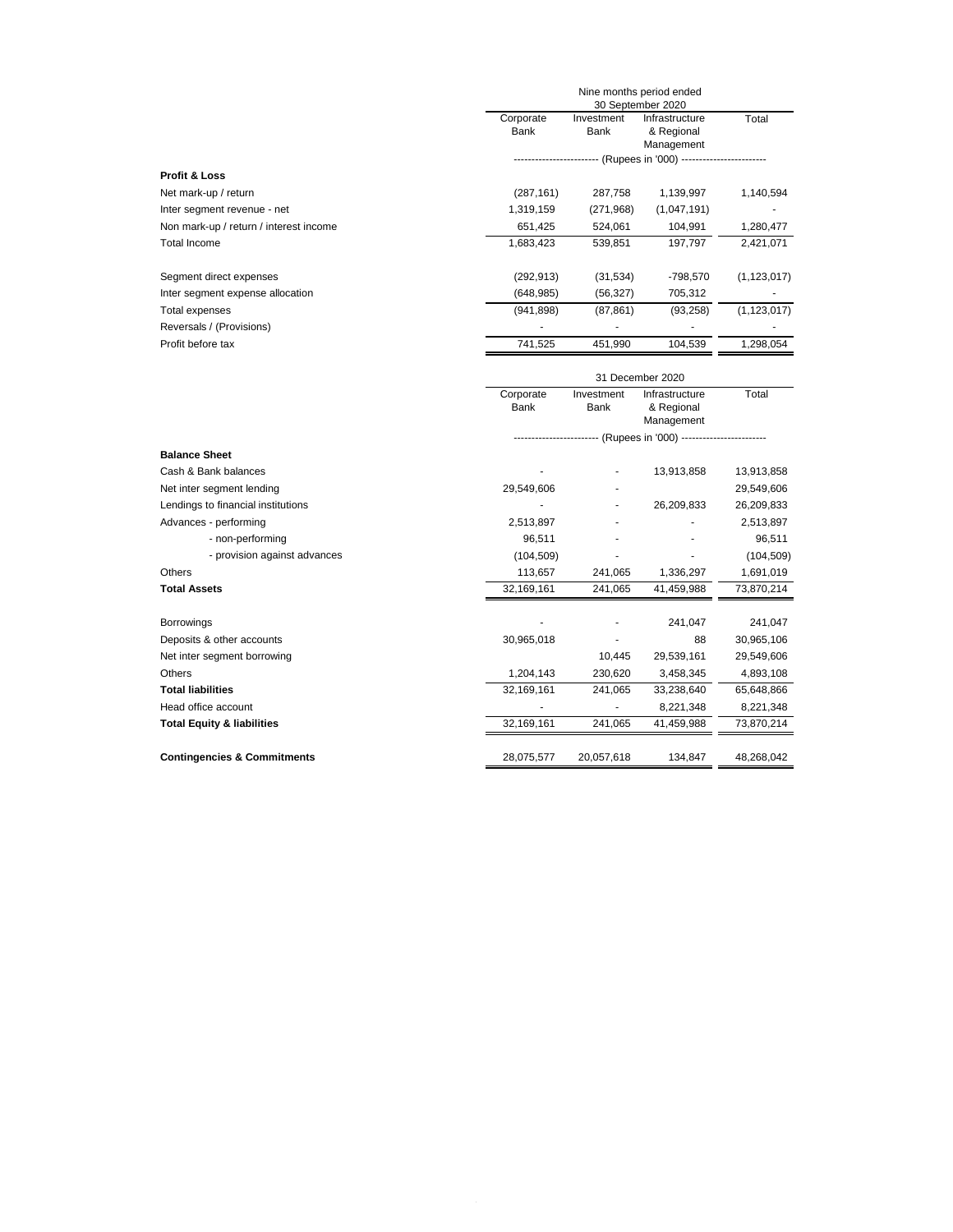#### **27 RELATED PARTY TRANSACTIONS**

Related parties comprise of Head office, other branches of the Bank and employees' retirement benefit funds. The transactions with<br>related parties are conducted under normal course of business at arm's length prices. The P than those under the terms of employment and those disclosed elsewhere are summarized as follows:

|                                                             | 30 September 2021                  |                                |                           | 31 December 2020            |                                |                          |
|-------------------------------------------------------------|------------------------------------|--------------------------------|---------------------------|-----------------------------|--------------------------------|--------------------------|
|                                                             | <b>Head office</b><br>and branches | Key<br>management<br>personnel | Other related<br>parties  | Head office<br>and branches | Key<br>management<br>personnel | Other related<br>parties |
|                                                             |                                    |                                |                           | (Rupees in '000) --         |                                |                          |
| <b>Balances with other banks</b>                            |                                    |                                |                           |                             |                                |                          |
| In current accounts                                         | 5,581,721                          |                                |                           | 5,265,153                   |                                |                          |
|                                                             |                                    |                                |                           |                             |                                |                          |
| <b>Advances</b>                                             |                                    |                                |                           |                             |                                |                          |
| Opening balance                                             |                                    | 73,105                         |                           |                             | 70,383                         |                          |
| Addition during the year                                    |                                    | 38,950                         |                           |                             | 16,655                         |                          |
| Repaid during the year                                      |                                    | (28, 866)                      |                           |                             | (13, 933)                      |                          |
| Transfer in / (out) - net                                   |                                    | (147)                          |                           |                             | $\overline{a}$                 |                          |
| Closing balance                                             |                                    | 83,042                         |                           |                             | 73,105                         |                          |
| <b>Borrowings</b>                                           |                                    |                                |                           |                             |                                |                          |
| Opening balance                                             | 20,819                             |                                |                           | 559                         |                                |                          |
| Borrowings during the year                                  | 20,237,039                         |                                |                           | 53,213,546                  |                                |                          |
| Settled during the year                                     | (20,240,385)                       |                                |                           | (53, 193, 285)              |                                |                          |
| Closing balance                                             | 17,473                             |                                |                           | 20,819                      |                                |                          |
|                                                             |                                    |                                |                           |                             |                                |                          |
| Deposits and other accounts                                 |                                    |                                |                           |                             |                                |                          |
| Opening balance                                             | 89                                 | 12,345                         | 26,220                    | 7,783                       | 8,764                          | 32,621                   |
| Received during the year                                    | 1,144,365                          | 174,506                        | 1,725,302                 | 144,673                     | 85,640                         | 530,802                  |
| Withdrawn during the year                                   | (1, 110, 780)                      | (177, 582)                     | (1,704,222)               | (152, 367)                  | (82,059)                       | (537,203)                |
| Transfer in / (out) - net                                   |                                    | (2,728)                        |                           |                             |                                |                          |
| Closing balance                                             | 33,209                             | 6,541                          | 47,300                    | 89                          | 12,345                         | 26,220                   |
|                                                             |                                    |                                |                           |                             |                                |                          |
| <b>Other Liabilities</b>                                    |                                    |                                |                           |                             |                                |                          |
| Interest / mark-up payable                                  |                                    |                                |                           |                             |                                |                          |
| Payable to staff retirement fund                            |                                    |                                | 39,516                    |                             |                                | 39,516                   |
| Other liabilities                                           | 3,116,528                          |                                | $\overline{\phantom{a}}$  | 2,893,512                   |                                |                          |
|                                                             |                                    |                                |                           |                             |                                |                          |
|                                                             |                                    |                                |                           |                             |                                |                          |
| <b>Contingencies and Commitments</b><br>Other contingencies | 5,446,140                          |                                |                           | 7,952,350                   |                                |                          |
|                                                             |                                    |                                |                           |                             |                                |                          |
|                                                             |                                    |                                |                           |                             | Nine months period ended       |                          |
|                                                             |                                    |                                |                           | 30 September 2021           |                                | 30 June 2020             |
|                                                             |                                    |                                | <b>Head office</b><br>and | Key<br>management           | <b>Head office</b><br>and      | Key<br>management        |
|                                                             |                                    |                                | branches                  | personnel                   | branches                       | personnel                |
|                                                             |                                    |                                |                           | (Rupees in '000) -          |                                |                          |
|                                                             |                                    |                                |                           |                             |                                |                          |
| Income                                                      |                                    |                                |                           |                             |                                |                          |
| Mark-up / return / interest earned                          |                                    |                                |                           | 1,676                       | 3                              | 1,506                    |
| <b>Expense</b>                                              |                                    |                                |                           |                             |                                |                          |
| Operating expenses                                          |                                    |                                | 227,152                   |                             | 220,033                        |                          |
| <b>Compensation Expenses</b>                                |                                    |                                |                           | 92,587                      |                                | 72,638                   |
|                                                             |                                    |                                |                           |                             |                                |                          |